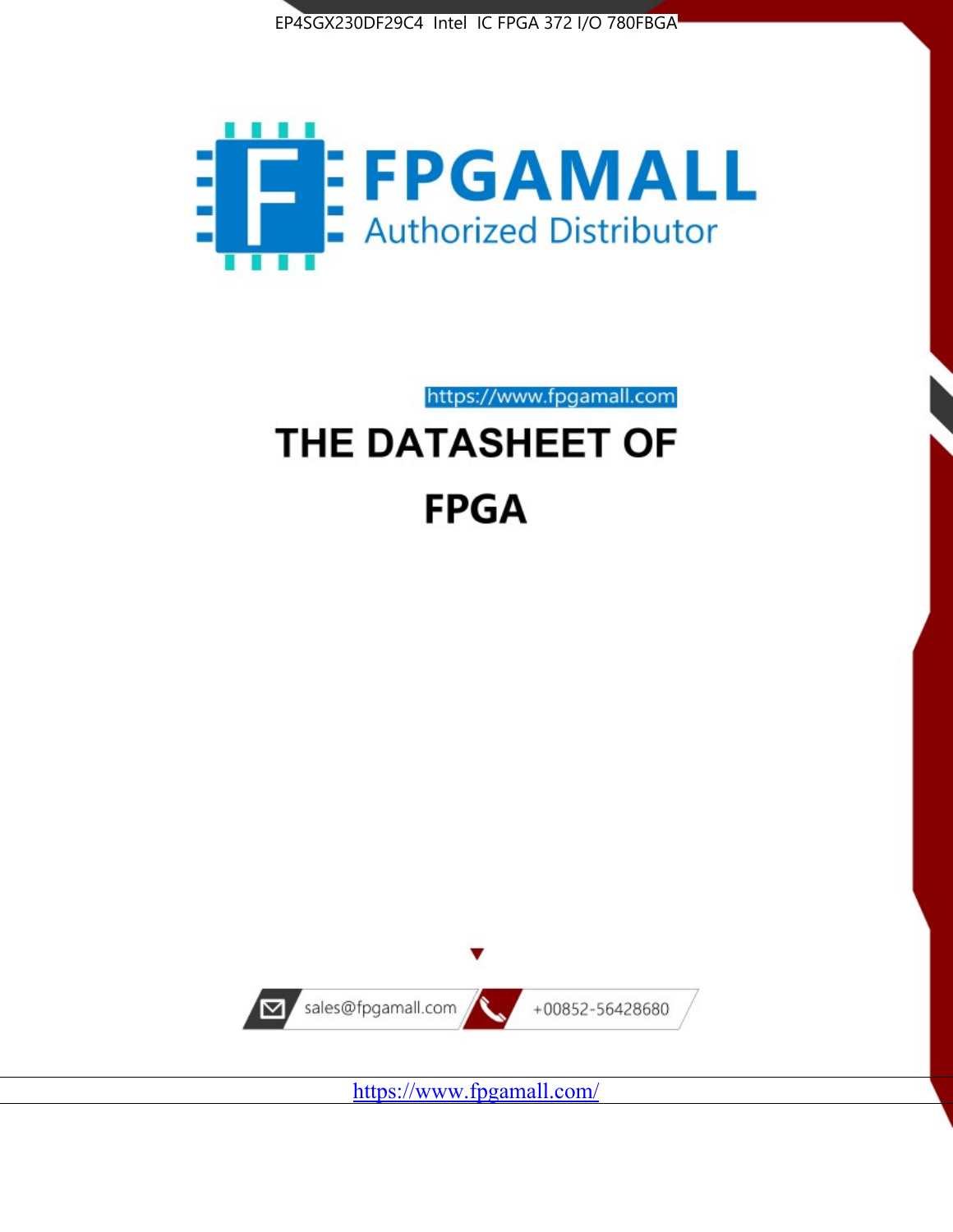EP4SGX230DF29C4 Intel IC FPGA 372 I/O 780FBGA



**SIV51001-3.5**

Altera® Stratix® IV FPGAs deliver a breakthrough level of system bandwidth and power efficiency for high-end applications, allowing you to innovate without compromise. Stratix IV FPGAs are based on the Taiwan Semiconductor Manufacturing Company (TSMC) 40-nm process technology and surpass all other high-end FPGAs, with the highest logic density, most transceivers, and lowest power requirements.

The Stratix IV device family contains three optimized variants to meet different application requirements:

- Stratix IV E (Enhanced) FPGAs—up to 813,050 logic elements (LEs), 33,294 kilobits (Kb) RAM, and 1,288 18 x 18 bit multipliers
- Stratix IV GX transceiver FPGAs—up to 531,200 LEs, 27,376 Kb RAM, 1,288 18 x 18-bit multipliers, and 48 full-duplex clock data recovery (CDR)-based transceivers at up to 8.5 Gbps
- Stratix IV GT—up to 531,200 LEs, 27,376 Kb RAM, 1,288 18 x 18-bit multipliers, and 48 full-duplex CDR-based transceivers at up to 11.3 Gbps

The complete Altera high-end solution includes the lowest risk, lowest total cost path to volume using HardCopy® IV ASICs for all the family variants, a comprehensive portfolio of application solutions customized for end-markets, and the industry leading Quartus® II software to increase productivity and performance.

f For information about upcoming Stratix IV device features, refer to the *[Upcoming](http://www.altera.com/literature/hb/stratix-iv/uf01001.pdf?GSA_pos=2&WT.oss_r=1&WT.oss=upcoming)  [Stratix IV Device Features](http://www.altera.com/literature/hb/stratix-iv/uf01001.pdf?GSA_pos=2&WT.oss_r=1&WT.oss=upcoming)* document.

f For information about changes to the currently published *Stratix IV Device Handbook*, refer to the *[Addendum to the Stratix IV Device Handbook](http://www.altera.com/literature/hb/stratix-iv/stx4_siv54002.pdf)* chapter.

This chapter contains the following sections:

- "Feature Summary" on page 1–2
- "Architecture Features" on page 1–6
- "Integrated Software Platform" on page 1–19
- "Ordering Information" on page 1–19

@2016 Altera Corporation. All rights reserved. ALTERA, ARRIA, CYCLONE, HARDCOPY, MAX, MEGACORE, NIOS, QUARTUS and STRATIX words and logos are trademarks of Altera Corporation and registered in the U.S. Patent and Trademark



Stratix IV Device Handbook Volume 1 January 2016

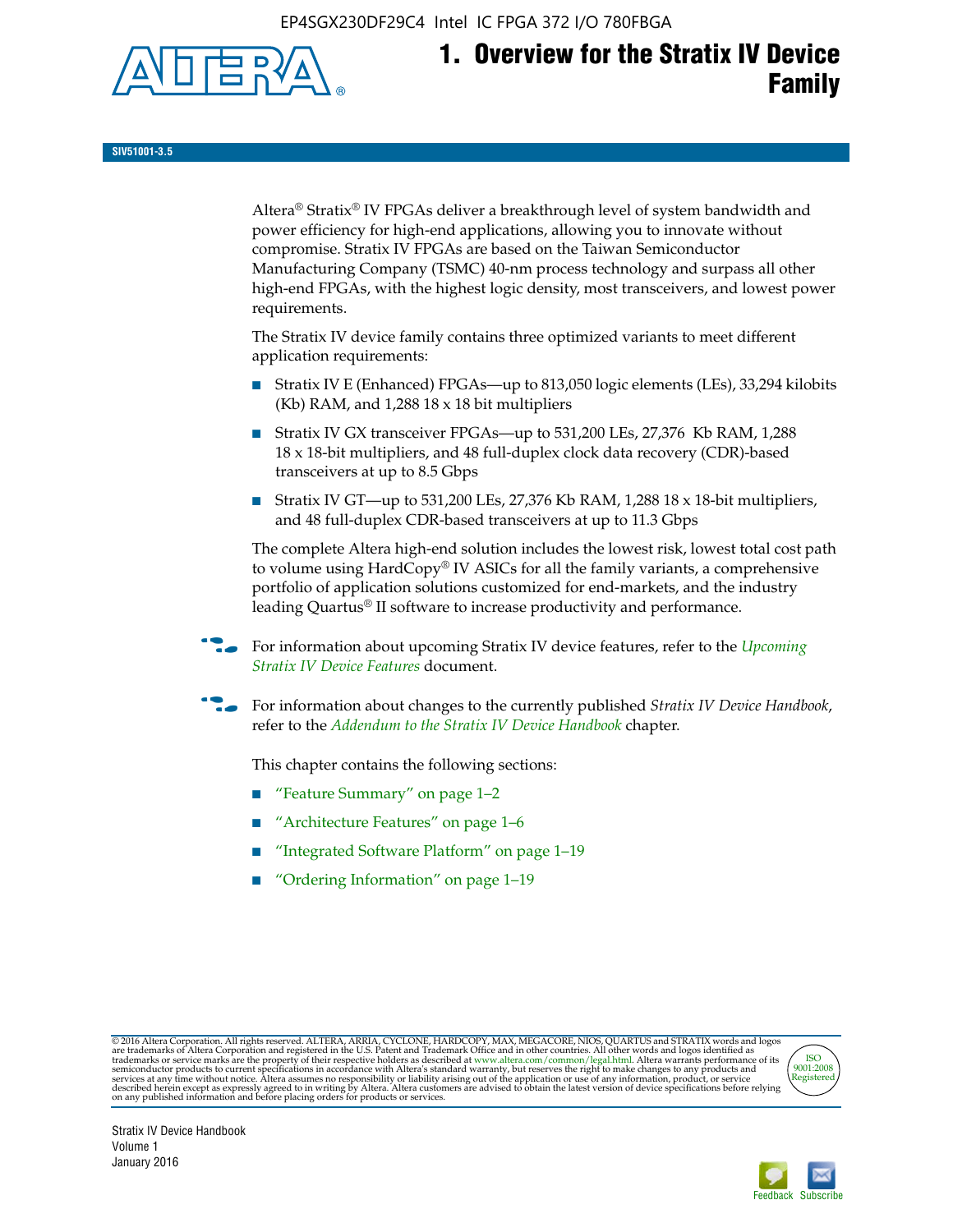# **Feature Summary**

The following list summarizes the Stratix IV device family features:

- Up to 48 full-duplex CDR-based transceivers in Stratix IV GX and GT devices supporting data rates up to 8.5 Gbps and 11.3 Gbps, respectively
- Dedicated circuitry to support physical layer functionality for popular serial protocols, such as PCI Express (PCIe) (PIPE) Gen1 and Gen2, Gbps Ethernet (GbE), Serial RapidIO, SONET/SDH, XAUI/HiGig, (OIF) CEI-6G, SD/HD/3G-SDI, Fibre Channel, SFI-5, and Interlaken
- Complete PCIe protocol solution with embedded PCIe hard IP blocks that implement PHY-MAC layer, Data Link layer, and Transaction layer functionality

**For more information, refer to the** *[IP Compiler for PCI Express User Guide](http://www.altera.com/literature/ug/ug_pci_express.pdf)***.** 

- Programmable transmitter pre-emphasis and receiver equalization circuitry to compensate for frequency-dependent losses in the physical medium
- Typical physical medium attachment (PMA) power consumption of 100 mW at 3.125 Gbps and 135 mW at 6.375 Gbps per channel
- 72,600 to 813,050 equivalent LEs per device
- 7,370 to 33,294 Kb of enhanced TriMatrix memory consisting of three RAM block sizes to implement true dual-port memory and FIFO buffers
- High-speed digital signal processing (DSP) blocks configurable as 9 x 9-bit,  $12 \times 12$ -bit,  $18 \times 18$ -bit, and  $36 \times 36$ -bit full-precision multipliers at up to 600 MHz
- Up to 16 global clocks (GCLK), 88 regional clocks (RCLK), and 132 periphery clocks (PCLK) per device
- Programmable power technology that minimizes power while maximizing device performance
- Up to 1,120 user I/O pins arranged in 24 modular I/O banks that support a wide range of single-ended and differential I/O standards
- Support for high-speed external memory interfaces including DDR, DDR2, DDR3 SDRAM, RLDRAM II, QDR II, and QDR II+ SRAM on up to 24 modular I/O banks
- High-speed LVDS I/O support with serializer/deserializer (SERDES), dynamic phase alignment (DPA), and soft-CDR circuitry at data rates up to 1.6 Gbps
- Support for source-synchronous bus standards, including SGMII, GbE, SPI-4 Phase 2 (POS-PHY Level 4), SFI-4.1, XSBI, UTOPIA IV, NPSI, and CSIX-L1
- Pinouts for Stratix IV E devices designed to allow migration of designs from Stratix III to Stratix IV E with minimal PCB impact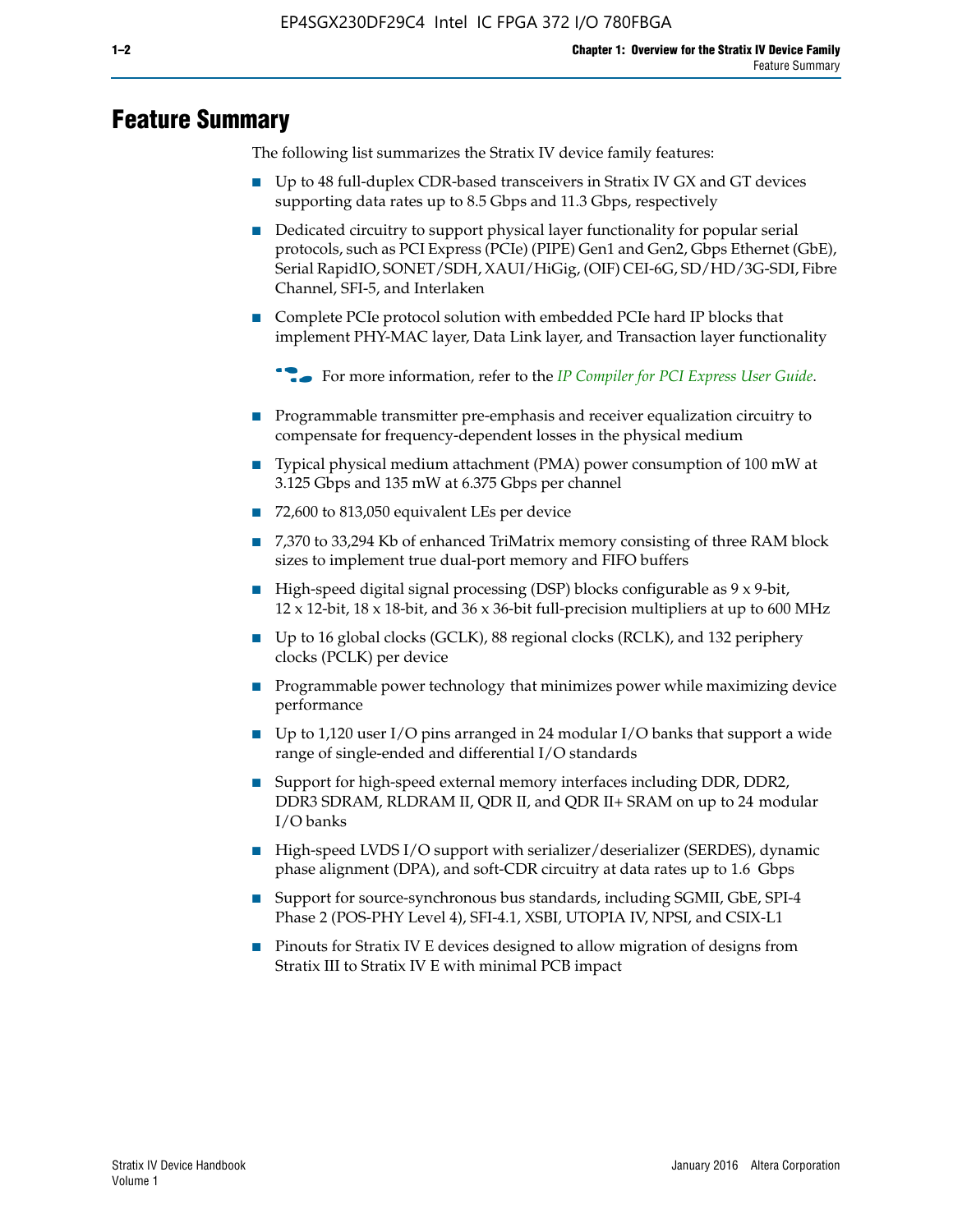# **Stratix IV GX Devices**

Stratix IV GX devices provide up to 48 full-duplex CDR-based transceiver channels per device:

- Thirty-two out of the 48 transceiver channels have dedicated physical coding sublayer (PCS) and physical medium attachment (PMA) circuitry and support data rates between 600 Mbps and 8.5 Gbps
- The remaining 16 transceiver channels have dedicated PMA-only circuitry and support data rates between 600 Mbps and 6.5 Gbps
- **1 The actual number of transceiver channels per device varies with device selection. For** more information about the exact transceiver count in each device, refer to Table 1–1 on page 1–11.
- 1 For more information about transceiver architecture, refer to the *[Transceiver](http://www.altera.com/literature/hb/stratix-iv/stx4_siv52001.pdf)  [Architecture in Stratix IV Devices](http://www.altera.com/literature/hb/stratix-iv/stx4_siv52001.pdf)* chapter.

Figure 1–1 shows a high-level Stratix IV GX chip view.

#### **Figure 1–1. Stratix IV GX Chip View** *(1)*



#### **Note to Figure 1–1:**

(1) Resource counts vary with device selection, package selection, or both.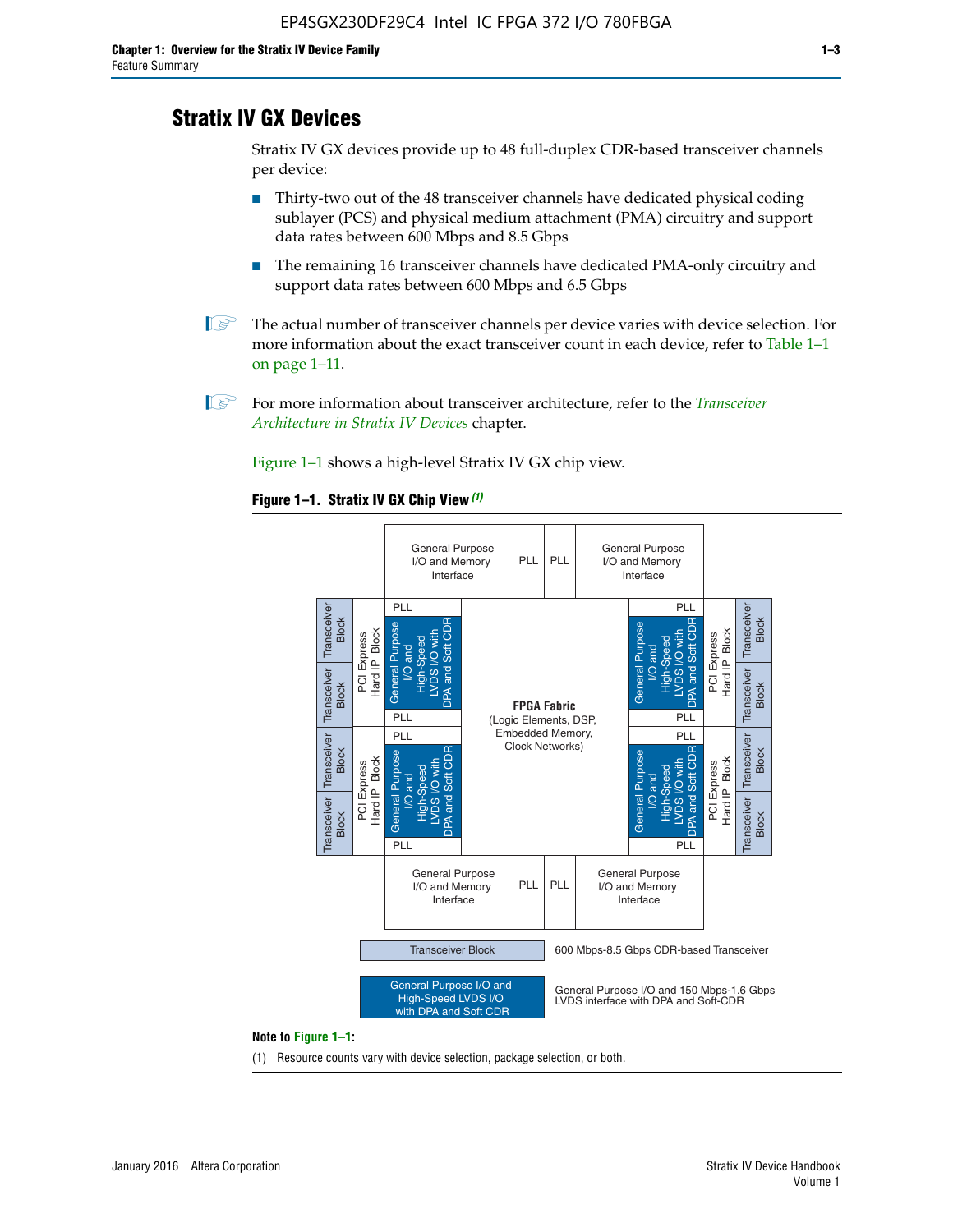# **Stratix IV E Device**

Stratix IV E devices provide an excellent solution for applications that do not require high-speed CDR-based transceivers, but are logic, user I/O, or memory intensive.

Figure 1–2 shows a high-level Stratix IV E chip view.





#### **Note to Figure 1–2:**

(1) Resource counts vary with device selection, package selection, or both.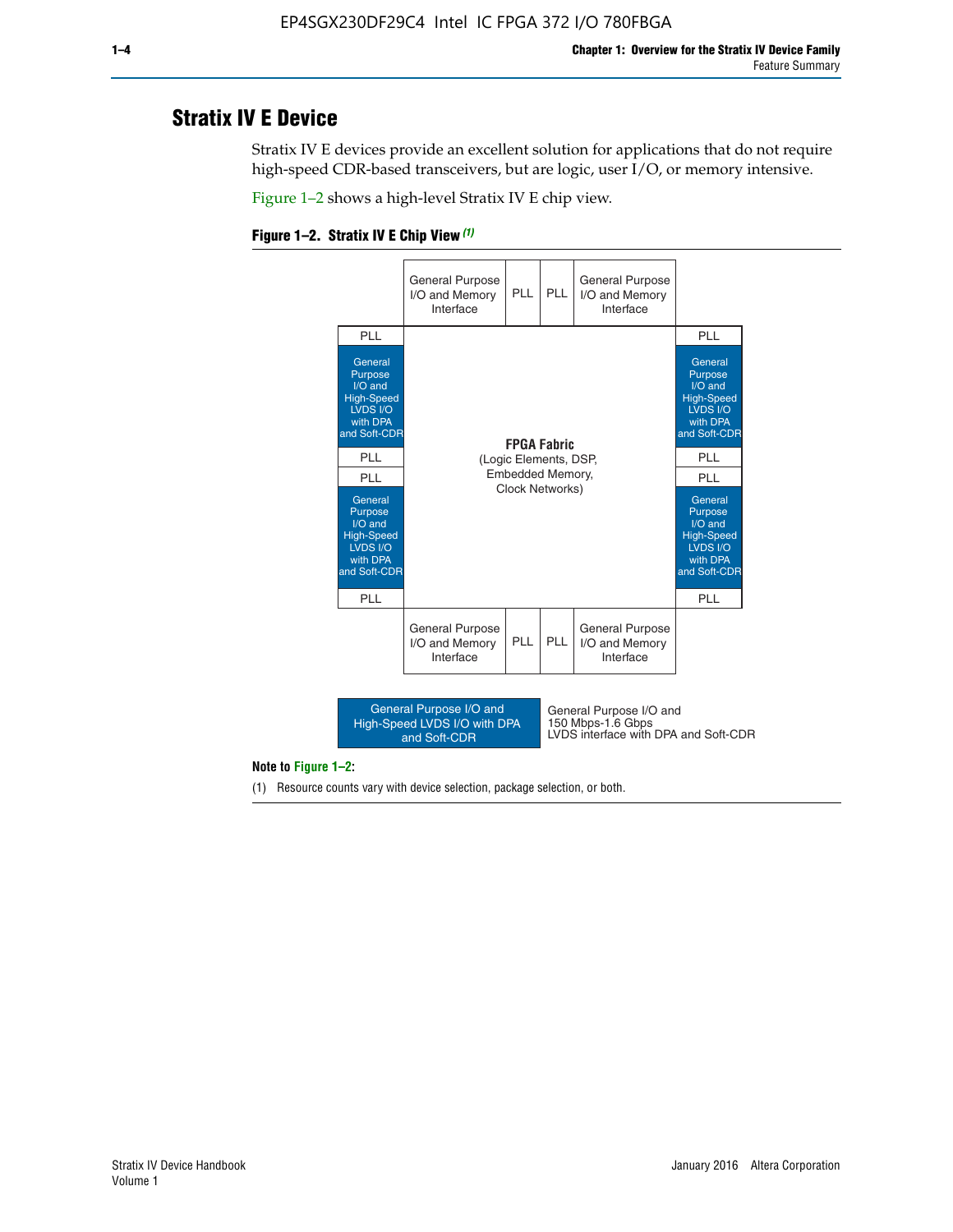# **Stratix IV GT Devices**

Stratix IV GT devices provide up to 48 CDR-based transceiver channels per device:

- Thirty-two out of the 48 transceiver channels have dedicated PCS and PMA circuitry and support data rates between 600 Mbps and 11.3 Gbps
- The remaining 16 transceiver channels have dedicated PMA-only circuitry and support data rates between 600 Mbps and 6.5 Gbps
- **1** The actual number of transceiver channels per device varies with device selection. For more information about the exact transceiver count in each device, refer to Table 1–7 on page 1–16.
- $\mathbb{I}$  For more information about Stratix IV GT devices and transceiver architecture, refer to the *[Transceiver Architecture in Stratix IV Devices](http://www.altera.com/literature/hb/stratix-iv/stx4_siv52001.pdf)* chapter.

Figure 1–3 shows a high-level Stratix IV GT chip view.





(1) Resource counts vary with device selection, package selection, or both.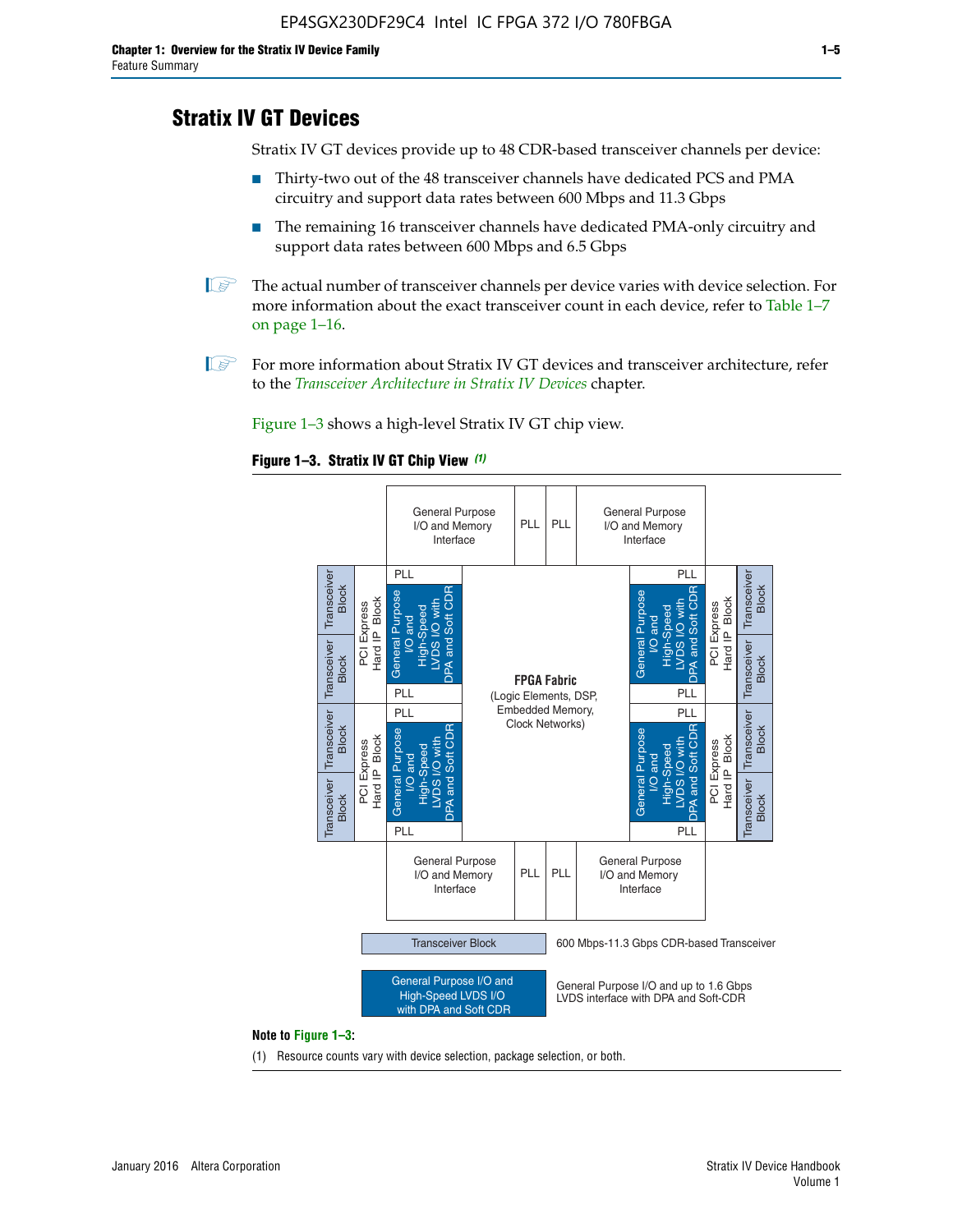# **Architecture Features**

The Stratix IV device family features are divided into high-speed transceiver features and FPGA fabric and I/O features.

 $\mathbb{I}$  The high-speed transceiver features apply only to Stratix IV GX and Stratix IV GT devices.

# **High-Speed Transceiver Features**

The following sections describe high-speed transceiver features for Stratix IV GX and GT devices.

## **Highest Aggregate Data Bandwidth**

Up to 48 full-duplex transceiver channels supporting data rates up to 8.5 Gbps in Stratix IV GX devices and up to 11.3 Gbps in Stratix IV GT devices.

## **Wide Range of Protocol Support**

Physical layer support for the following serial protocols:

- Stratix IV GX—PCIe Gen1 and Gen2, GbE, Serial RapidIO, SONET/SDH, XAUI/HiGig, (OIF) CEI-6G, SD/HD/3G-SDI, Fibre Channel, SFI-5, GPON, SAS/SATA, HyperTransport 1.0 and 3.0, and Interlaken
- Stratix IV GT—40G/100G Ethernet, SFI-S, Interlaken, SFI-5.1, Serial RapidIO, SONET/SDH, XAUI/HiGig, (OIF) CEI-6G, 3G-SDI, and Fibre Channel
- Extremely flexible and easy-to-configure transceiver data path to implement proprietary protocols
- PCIe Support
	- Complete PCIe Gen1 and Gen2 protocol stack solution compliant to PCI Express base specification 2.0 that includes PHY-MAC, Data Link, and transaction layer circuitry embedded in PCI Express hard IP blocks
	- **For more information, refer to the [PCI Express Compiler User Guide](http://www.altera.com/literature/ug/ug_pci_express.pdf).**
	- Root complex and end-point applications
	- $x1, x4,$  and  $x8$  lane configurations
	- PIPE 2.0-compliant interface
	- Embedded circuitry to switch between Gen1 and Gen2 data rates
	- Built-in circuitry for electrical idle generation and detection, receiver detect, power state transitions, lane reversal, and polarity inversion
	- 8B/10B encoder and decoder, receiver synchronization state machine, and ± 300 parts per million (ppm) clock compensation circuitry
	- Transaction layer support for up to two virtual channels (VCs)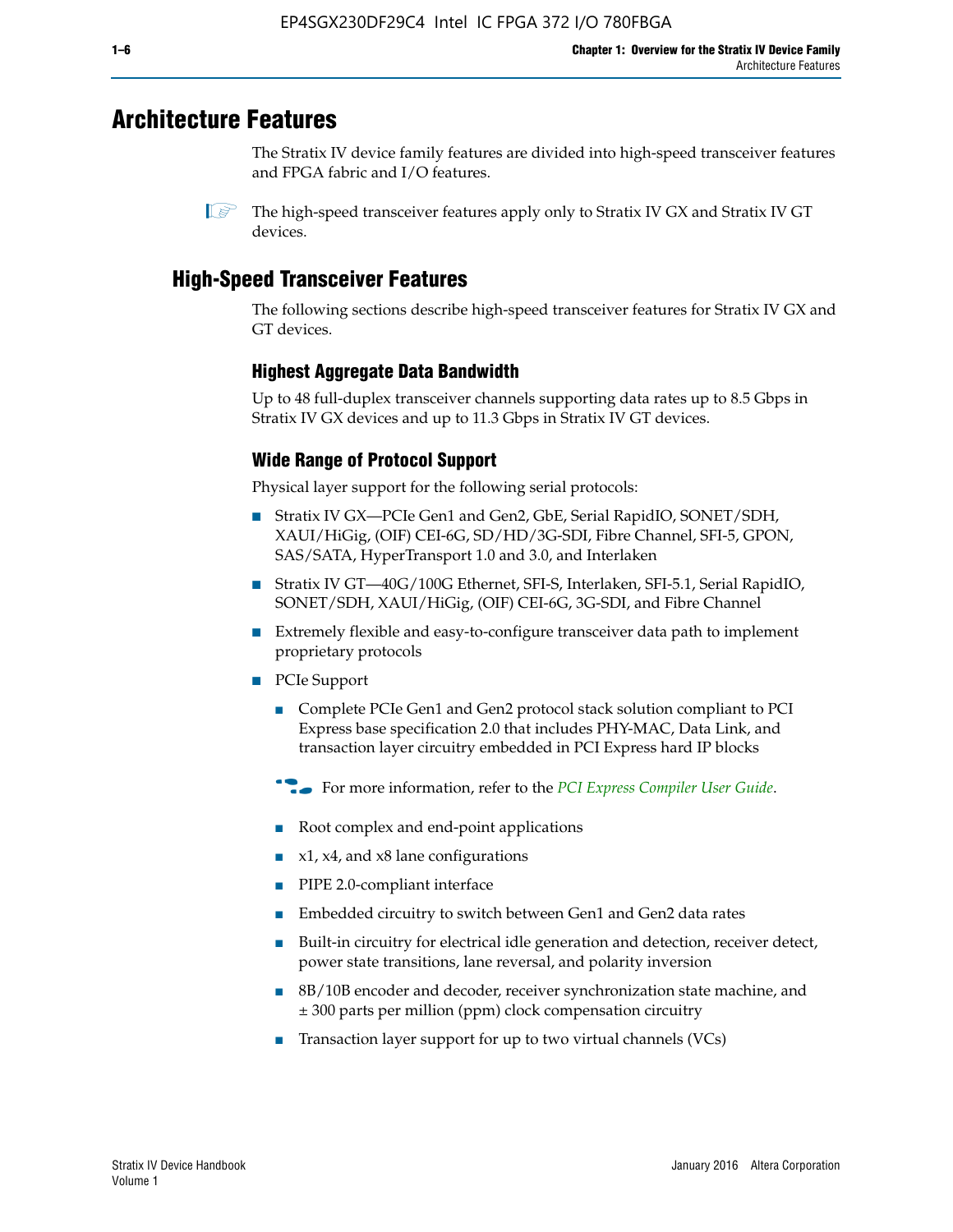- XAUI/HiGig Support
	- Compliant to IEEE802.3ae specification
	- **■** Embedded state machine circuitry to convert XGMII idle code groups  $(|11|)$ to and from idle ordered sets  $(|A|, |K|, |R|)$  at the transmitter and receiver, respectively
	- 8B/10B encoder and decoder, receiver synchronization state machine, lane deskew, and  $\pm 100$  ppm clock compensation circuitry
- GbE Support
	- Compliant to IEEE802.3-2005 specification
	- Automatic idle ordered set  $(111/112/1)$  generation at the transmitter, depending on the current running disparity
	- 8B/10B encoder and decoder, receiver synchronization state machine, and ± 100 ppm clock compensation circuitry
- Support for other protocol features such as MSB-to-LSB transmission in SONET/SDH configuration and spread-spectrum clocking in PCIe configurations

#### **Diagnostic Features**

- Serial loopback from the transmitter serializer to the receiver CDR for transceiver PCS and PMA diagnostics
- Reverse serial loopback pre- and post-CDR to transmitter buffer for physical link diagnostics
- Loopback master and slave capability in PCI Express hard IP blocks
- **For more information, refer to the** *[PCI Express Compiler User Guide](http://www.altera.com/literature/ug/ug_pci_express.pdf)***.**

## **Signal Integrity**

Stratix IV devices simplify the challenge of signal integrity through a number of chip, package, and board-level enhancements to enable efficient high-speed data transfer into and out of the device. These enhancements include:

- Programmable 3-tap transmitter pre-emphasis with up to 8,192 pre-emphasis levels to compensate for pre-cursor and post-cursor inter-symbol interference (ISI)
- Up to 900% boost capability on the first pre-emphasis post-tap
- User-controlled and adaptive 4-stage receiver equalization with up to 16 dB of high-frequency gain
- On-die power supply regulators for transmitter and receiver phase-locked loop (PLL) charge pump and voltage controlled oscillator (VCO) for superior noise immunity
- On-package and on-chip power supply decoupling to satisfy transient current requirements at higher frequencies, thereby reducing the need for on-board decoupling capacitors
- Calibration circuitry for transmitter and receiver on-chip termination (OCT) resistors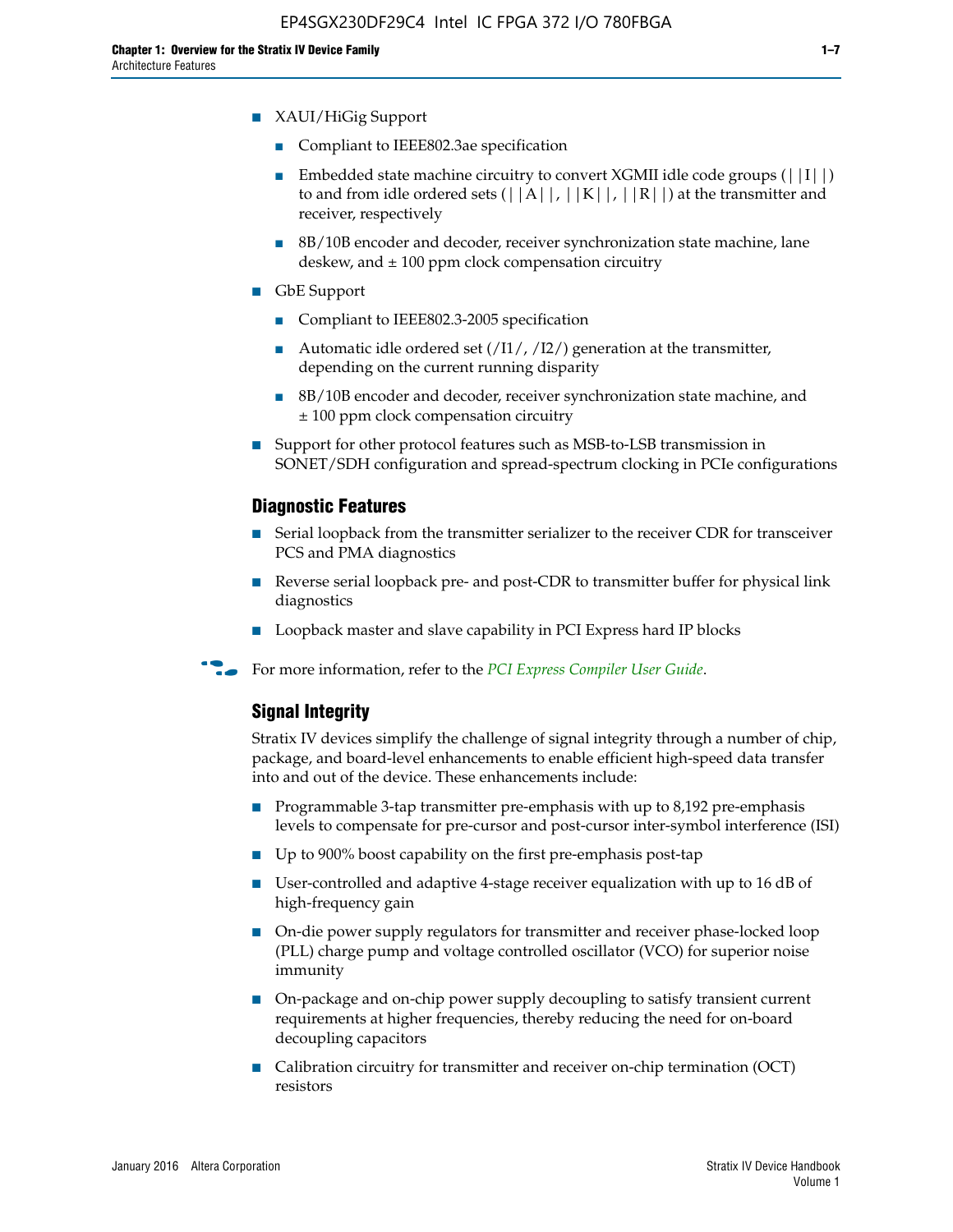# **FPGA Fabric and I/O Features**

The following sections describe the Stratix IV FPGA fabric and I/O features.

## **Device Core Features**

- Up to 531,200 LEs in Stratix IV GX and GT devices and up to 813,050 LEs in Stratix IV E devices, efficiently packed in unique and innovative adaptive logic modules (ALMs)
- Ten ALMs per logic array block (LAB) deliver faster performance, improved logic utilization, and optimized routing
- Programmable power technology, including a variety of process, circuit, and architecture optimizations and innovations
- Programmable power technology available to select power-driven compilation options for reduced static power consumption

## **Embedded Memory**

- TriMatrix embedded memory architecture provides three different memory block sizes to efficiently address the needs of diversified FPGA designs:
	- 640-bit MLAB
	- 9-Kb M9K
	- 144-Kb M144K
- Up to 33,294 Kb of embedded memory operating at up to 600 MHz
- Each memory block is independently configurable to be a single- or dual-port RAM, FIFO, ROM, or shift register

## **Digital Signal Processing (DSP) Blocks**

- Flexible DSP blocks configurable as  $9 \times 9$ -bit,  $12 \times 12$ -bit,  $18 \times 18$ -bit, and  $36 \times 36$ -bit full-precision multipliers at up to 600 MHz with rounding and saturation capabilities
- Faster operation due to fully pipelined architecture and built-in addition, subtraction, and accumulation units to combine multiplication results
- Optimally designed to support advanced features such as adaptive filtering, barrel shifters, and finite and infinite impulse response (FIR and IIR) filters

## **Clock Networks**

- Up to 16 global clocks and 88 regional clocks optimally routed to meet the maximum performance of 800 MHz
- Up to 112 and 132 periphery clocks in Stratix IV GX and Stratix IV E devices, respectively
- Up to 66 (16 GCLK + 22 RCLK + 28 PCLK) clock networks per device quadrant in Stratix IV GX and Stratix IV GT devices
- Up to 71 (16 GCLK + 22 RCLK + 33 PCLK) clock networks per device quadrant in Stratix IV E devices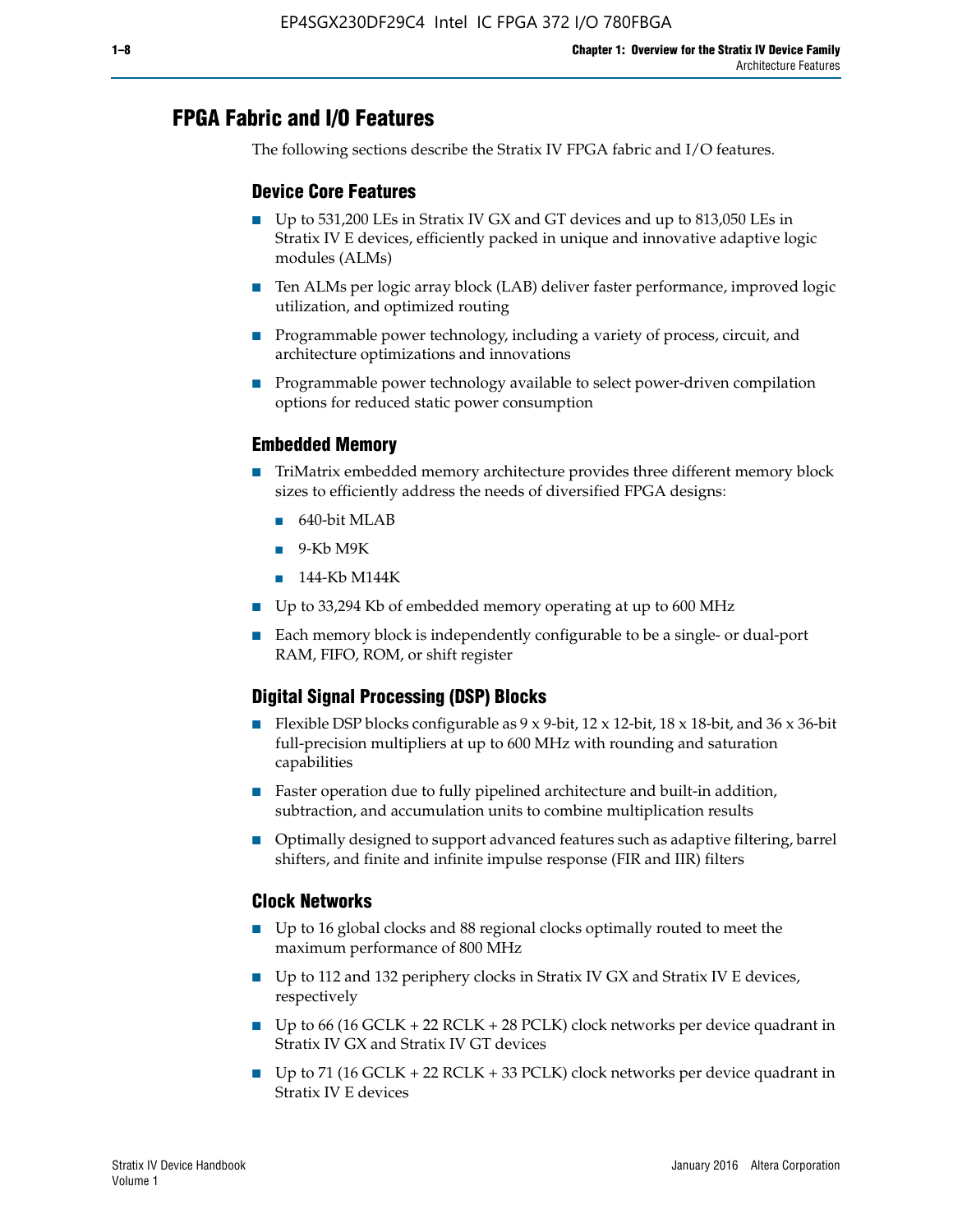## **PLLs**

- Three to 12 PLLs per device supporting spread-spectrum input tracking, programmable bandwidth, clock switchover, dynamic reconfiguration, and delay compensation
- On-chip PLL power supply regulators to minimize noise coupling

## **I/O Features**

- Sixteen to 24 modular I/O banks per device with 24 to 48 I/Os per bank designed and packaged for optimal simultaneous switching noise (SSN) performance and migration capability
- Support for a wide range of industry I/O standards, including single-ended (LVTTL/CMOS/PCI/PCIX), differential (LVDS/mini-LVDS/RSDS), voltage-referenced single-ended and differential (SSTL/HSTL Class I/II) I/O standards
- **O**n-chip series  $(R_S)$  and on-chip parallel  $(R_T)$  termination with auto-calibration for single-ended I/Os and on-chip differential  $(R_D)$  termination for differential I/Os
- Programmable output drive strength, slew rate control, bus hold, and weak pull-up capability for single-ended I/Os
- User I/O:GND: $V_{CC}$  ratio of 8:1:1 to reduce loop inductance in the package—PCB interface
- **■** Programmable transmitter differential output voltage ( $V_{OD}$ ) and pre-emphasis for high-speed LVDS I/O

## **High-Speed Differential I/O with DPA and Soft-CDR**

- Dedicated circuitry on the left and right sides of the device to support differential links at data rates from 150 Mbps to 1.6 Gbps
- Up to 98 differential SERDES in Stratix IV GX devices, up to 132 differential SERDES in Stratix IV E devices, and up to 47 differential SERDES in Stratix IV GT devices
- DPA circuitry at the receiver automatically compensates for channel-to-channel and channel-to-clock skew in source synchronous interfaces
- Soft-CDR circuitry at the receiver allows implementation of asynchronous serial interfaces with embedded clocks at up to 1.6 Gbps data rate (SGMII and GbE)

## **External Memory Interfaces**

- Support for existing and emerging memory interface standards such as DDR SDRAM, DDR2 SDRAM, DDR3 SDRAM, QDRII SRAM, QDRII+ SRAM, and RLDRAM II
- DDR3 up to 1,067 Mbps/533 MHz
- Programmable DQ group widths of 4 to 36 bits (includes parity bits)
- Dynamic OCT, trace mismatch compensation, read-write leveling, and half-rate register capabilities provide a robust external memory interface solution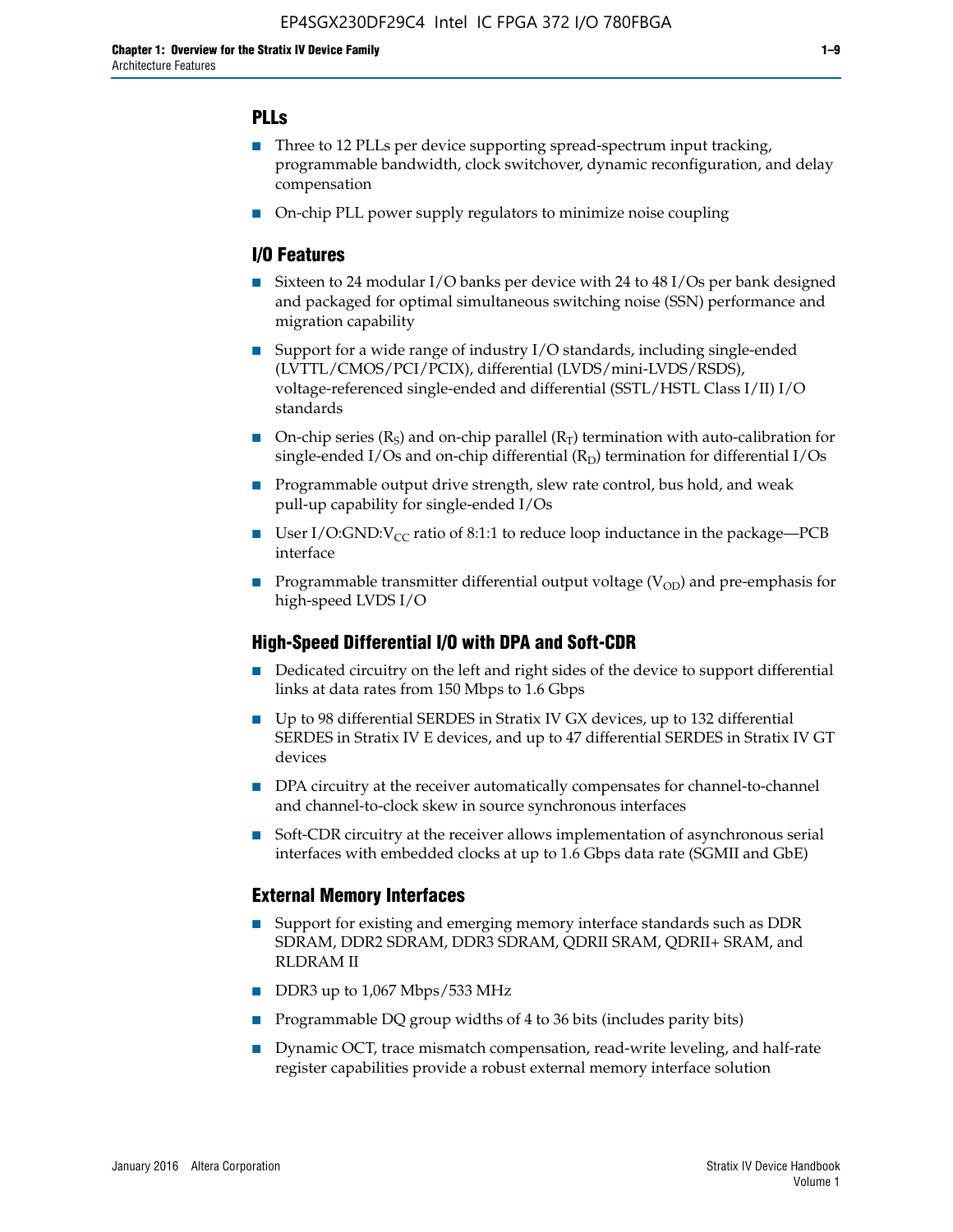## **System Integration**

- All Stratix IV devices support hot socketing
- Four configuration modes:
	- Passive Serial (PS)
	- Fast Passive Parallel (FPP)
	- Fast Active Serial (FAS)
	- JTAG configuration
- Ability to perform remote system upgrades
- 256-bit advanced encryption standard (AES) encryption of configuration bits protects your design against copying, reverse engineering, and tampering
- Built-in soft error detection for configuration RAM cells
- For more information about how to connect the PLL, external memory interfaces,  $I/O$ , high-speed differential I/O, power, and the JTAG pins to PCB, refer to the *[Stratix IV GX and Stratix IV E Device Family Pin Connection Guidelines](http://www.altera.com/literature/dp/stratix4/PCG-01005.pdf)* and the *[Stratix IV GT Device Family Pin Connection Guidelines](http://www.altera.com/literature/dp/stratix4/PCG-01006.pdf)*.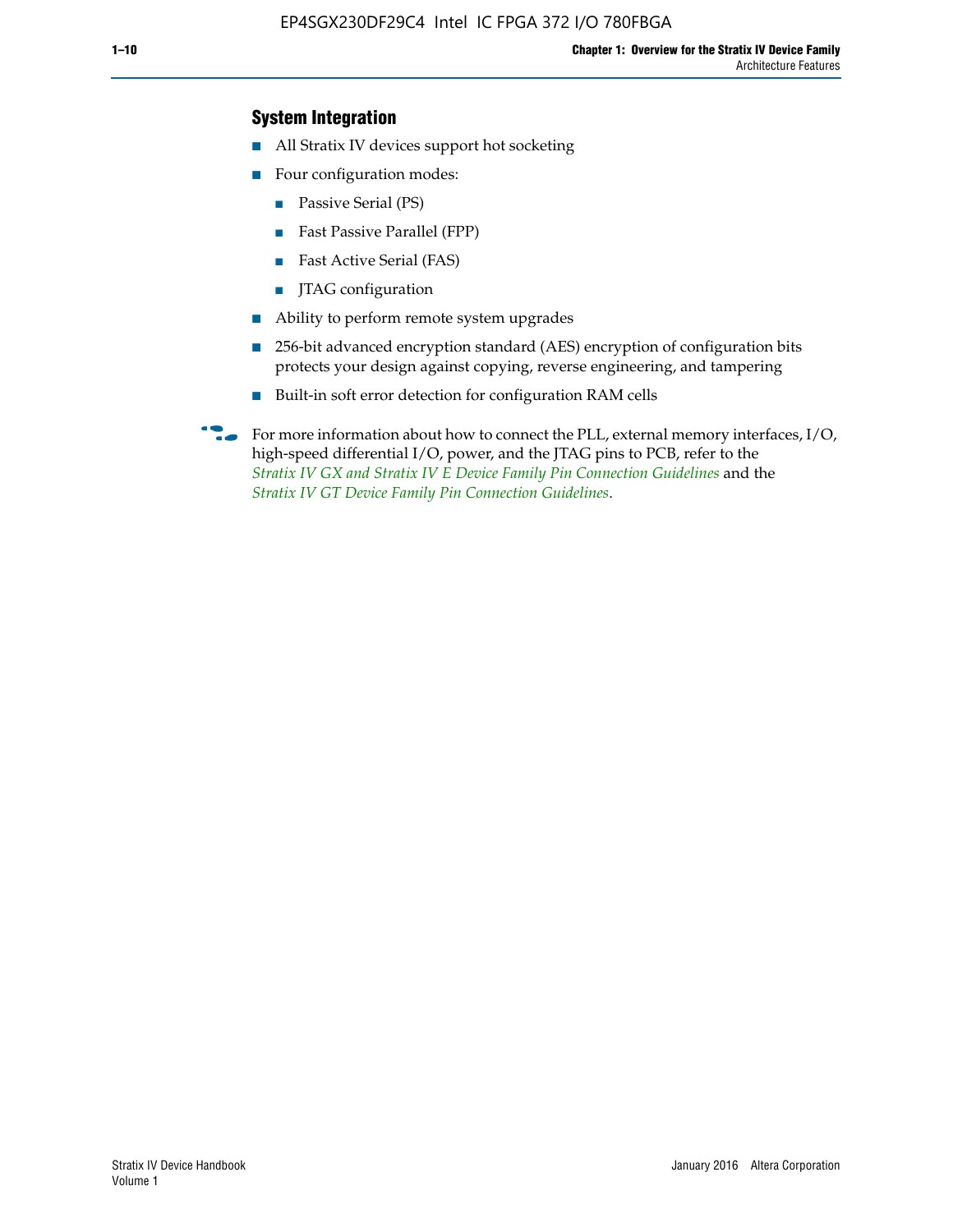#### Table 1–1 lists the Stratix IV GX device features.

# **Table 1–1. Stratix IV GX Device Features (Part 1 of 2)**

| <b>Feature</b>                                                 | EP4SGX70                 |                |                                  | <b>EP4SGX110</b>  |    |                                | <b>EP4SGX180</b>               |                |       |              | <b>EP4SGX230</b>         |                |       |                                 |                | <b>EP4SGX290</b> |       |       |                |                                 |                   | <b>EP4SGX360</b> |         |       |       |         | <b>EP4SGX530</b> |
|----------------------------------------------------------------|--------------------------|----------------|----------------------------------|-------------------|----|--------------------------------|--------------------------------|----------------|-------|--------------|--------------------------|----------------|-------|---------------------------------|----------------|------------------|-------|-------|----------------|---------------------------------|-------------------|------------------|---------|-------|-------|---------|------------------|
| <b>Package</b><br><b>Option</b>                                | F780                     | F1152          | F780                             | F1152             |    | F780                           | F1152                          |                | F1517 | F780         | F1152                    |                | F1517 | F780                            | F1152          |                  | F1517 | F1760 | F1932          | F780                            | F1152             |                  | F1517   | F1760 | F1932 | F1760   | F1932            |
| <b>ALMs</b>                                                    | 29,040                   |                |                                  | 42,240            |    |                                | 70,300                         |                |       |              | 91,200                   |                |       |                                 |                | 116,480          |       |       |                |                                 |                   |                  | 141,440 |       |       | 212,480 |                  |
| LEs                                                            | 72,600                   |                |                                  | 105,600           |    |                                | 175,750                        |                |       |              | 228,000                  |                |       |                                 |                | 291,200          |       |       |                |                                 |                   |                  | 353,600 |       |       |         | 531,200          |
| 0.6 Gbps-<br>8.5 Gbps<br>Transceivers<br>$(PMA + PCs)$<br>(1)  | $\overline{\phantom{0}}$ | 16             | $\hspace{0.05cm}$                | $\hspace{0.05cm}$ | 16 | $\qquad \qquad \longleftarrow$ | $\hspace{0.05cm}$              | 16             | 24    |              | $\overline{\phantom{a}}$ | 16             | 24    | —                               |                | 16               | 24    | 24    | 32             | $\overline{\phantom{0}}$        | $\hspace{0.05cm}$ | 16               | 24      | 24    | 32    | 24      | 32               |
| 0.6 Gbps-<br>6.5 Gbps<br>Transceivers<br>$(PMA + PCs)$<br>(1)  | 8                        |                | 8                                | 16                |    | 8                              | 16                             | ÷              |       | 8            | 16                       | —              |       | 16                              | 16             |                  |       |       |                | 16                              | 16                |                  |         |       |       |         |                  |
| PMA-only<br>CMU<br>Channels<br>$(0.6$ Gbps-<br>6.5 Gbps)       | $\overline{\phantom{0}}$ | 8              | $\overbrace{\phantom{12322111}}$ |                   | 8  | $\qquad \qquad \longleftarrow$ | $\qquad \qquad \longleftarrow$ | 8              | 12    |              |                          | 8              | 12    | $\hspace{0.1mm}-\hspace{0.1mm}$ |                | 8                | 12    | 12    | 16             | $\overline{\phantom{0}}$        | $\hspace{0.05cm}$ | 8                | 12      | 12    | 16    | 12      | 16               |
| <b>PCI Express</b><br>hard IP<br><b>Blocks</b>                 | $\mathbf{1}$             | $\overline{2}$ | $\mathbf 1$                      | $\overline{2}$    |    | $\mathbf{1}$                   |                                | $\overline{2}$ |       | $\mathbf{1}$ |                          | $\overline{c}$ |       |                                 |                | $\overline{c}$   |       |       | $\overline{4}$ |                                 |                   | $\overline{2}$   |         |       | 4     |         | 4                |
| High-Speed<br><b>LVDS</b><br>SERDES (up<br>to 1.6 Gbps)<br>(4) | 28                       | 56             | 28                               | 28                | 56 | 28                             | 44                             |                | 88    | 28           | 44                       |                | 88    | —                               | 44             |                  | 88    | 88    | 98             | $\hspace{0.1mm}-\hspace{0.1mm}$ | 44                |                  | 88      | 88    | 98    | 88      | 98               |
| SPI-4.2 Links                                                  | $\mathbf{1}$             |                |                                  | 1                 |    | $\mathbf{1}$                   | $\overline{c}$                 |                | 4     | 1            | $\overline{c}$           |                | 4     | —                               | $\overline{2}$ |                  |       | 4     |                | $\overline{\phantom{0}}$        | $\overline{2}$    |                  |         | 4     |       |         | 4                |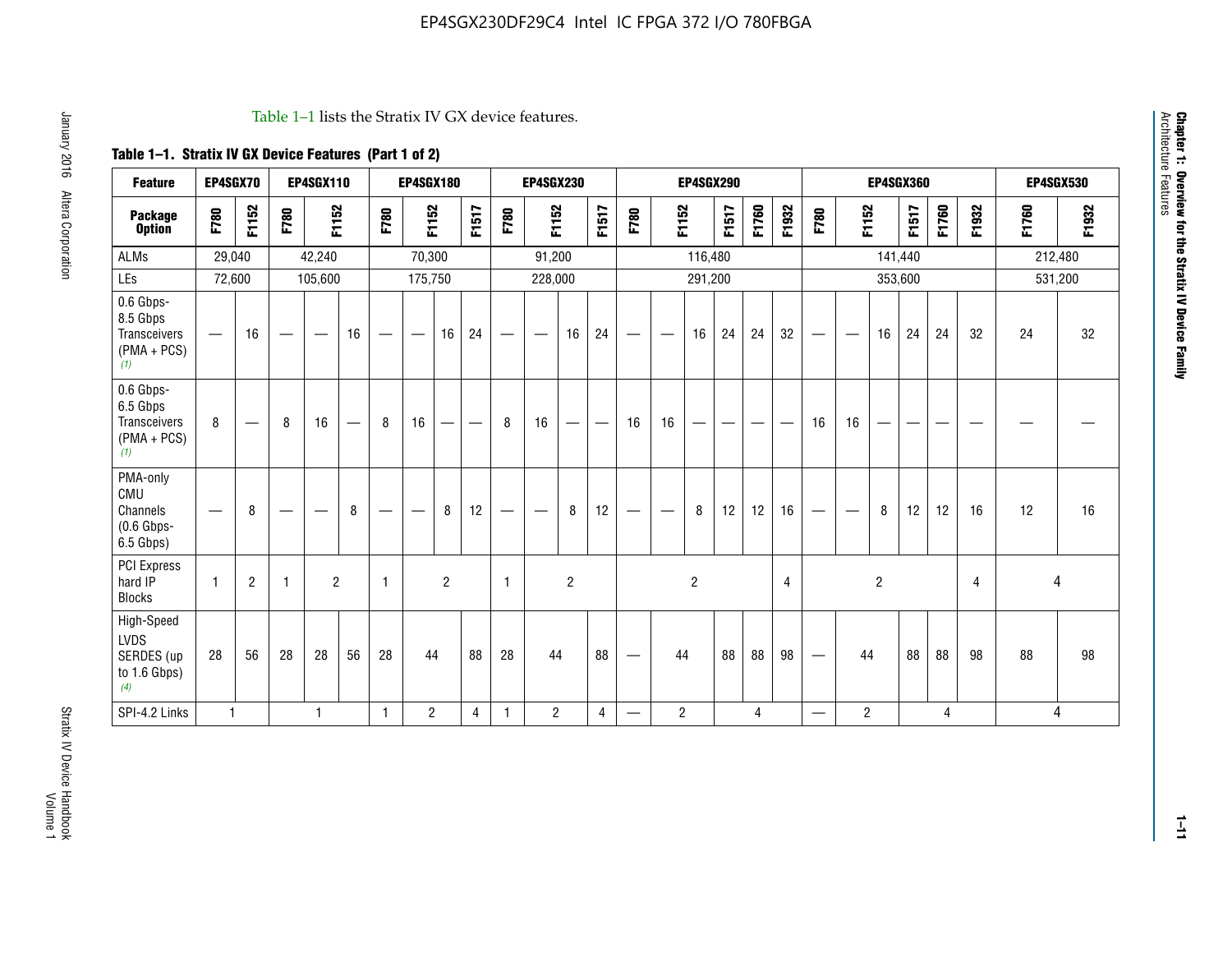**Table 1–1. Stratix IV GX Device Features (Part 2 of 2)**

| <b>Feature</b>                                       | EP4SGX70                |                        |                             | <b>EP4SGX110</b>            |                      |                             | <b>EP4SGX180</b>            |                                 |                        |                             | <b>EP4SGX230</b>            |                        |                      |                             |                             | <b>EP4SGX290</b>       |                        |                        |                        |                             |                             |                      | EP4SGX360            |                        |                        | <b>EP4SGX530</b>  |                   |
|------------------------------------------------------|-------------------------|------------------------|-----------------------------|-----------------------------|----------------------|-----------------------------|-----------------------------|---------------------------------|------------------------|-----------------------------|-----------------------------|------------------------|----------------------|-----------------------------|-----------------------------|------------------------|------------------------|------------------------|------------------------|-----------------------------|-----------------------------|----------------------|----------------------|------------------------|------------------------|-------------------|-------------------|
| <b>Package</b><br><b>Option</b>                      | F780                    | F1152                  | F780                        | F1152                       |                      | F780                        | F1152                       |                                 | F1517                  | F780                        | F1152                       |                        | F1517                | F780                        | F1152                       |                        | F1517                  | F1760                  | F1932                  | F780                        | F1152                       |                      | F1517                | F1760                  | F1932                  | F1760             | F1932             |
| <b>M9K Blocks</b><br>(256x)<br>36 bits)              | 462                     |                        |                             | 660                         |                      |                             | 950                         |                                 |                        |                             | 1,235                       |                        |                      |                             |                             | 936                    |                        |                        |                        |                             |                             | 1,248                |                      |                        |                        | 1,280             |                   |
| M144K<br>Blocks<br>(2048 x<br>72 bits)               | 16                      |                        |                             | 16                          |                      |                             | 20                          |                                 |                        |                             | 22                          |                        |                      |                             |                             | 36                     |                        |                        |                        |                             |                             | 48                   |                      |                        |                        | 64                |                   |
| <b>Total Memory</b><br>(MLAB+M9K<br>+M144K) Kb       | 7,370                   |                        |                             | 9,564                       |                      |                             | 13,627                      |                                 |                        |                             | 17,133                      |                        |                      |                             |                             | 17,248                 |                        |                        |                        |                             |                             | 22,564               |                      |                        |                        | 27,376            |                   |
| Embedded<br><b>Multipliers</b><br>$18 \times 18$ (2) | 384                     |                        |                             | 512                         |                      |                             | 920                         |                                 |                        |                             | 1,288                       |                        |                      |                             |                             | 832                    |                        |                        |                        |                             |                             | 1,040                |                      |                        | 1,02<br>4              | 1,024             |                   |
| PLLs                                                 | 3                       | 4                      | 3                           | 4                           |                      | 3                           | 6                           |                                 | 8                      | 3                           | 6                           |                        | 8                    | 4                           | 6                           |                        | 8                      | 12                     | 12                     | $\overline{4}$              | 6                           |                      | 8                    | 12                     | 12                     | 12                | 12                |
| User $1/Os$ (3)                                      | 372                     | 488                    | 372                         | 372                         | 48<br>8              | 372                         | 56<br>4                     | 56<br>4                         | 74<br>4                | 372                         | 564                         | 56<br>4                | 74<br>$\overline{4}$ | 289                         | 564                         | 56<br>4                | 74<br>4                | 88<br>0                | 92<br>0                | 289                         | 564                         | 56<br>4              | 74<br>4              | 88<br>0                | 920                    | 880               | 920               |
| Speed Grade<br>(fastest to<br>slowest) (5)           | $-2x,$<br>$-3,$<br>$-4$ | $-2,$<br>$-3,$<br>$-4$ | $-2\times$<br>$-3,$<br>$-4$ | $-2\times$<br>$-3,$<br>$-4$ | $-2,$<br>-3,<br>$-4$ | $-2\times$<br>$-3,$<br>$-4$ | $-2$<br>×,<br>$-3,$<br>$-4$ | $-2$<br>$\cdot$<br>$-3$<br>$-4$ | $-2,$<br>$-3,$<br>$-4$ | $-2\times$<br>$-3,$<br>$-4$ | $-2\times$<br>$-3,$<br>$-4$ | $-2,$<br>$-3,$<br>$-4$ | $-2,$<br>-3,<br>$-4$ | $-2\times$<br>$-3,$<br>$-4$ | $-2\times$<br>$-3,$<br>$-4$ | $-2,$<br>$-3,$<br>$-4$ | $-2,$<br>$-3,$<br>$-4$ | $-2,$<br>$-3,$<br>$-4$ | $-2,$<br>$-3,$<br>$-4$ | $-2\times$<br>$-3,$<br>$-4$ | $-2\times$<br>$-3,$<br>$-4$ | $-2,$<br>-3,<br>$-4$ | $-2,$<br>-3,<br>$-4$ | $-2,$<br>$-3,$<br>$-4$ | $-2,$<br>$-3,$<br>$-4$ | $-2, -3,$<br>$-4$ | $-2, -3,$<br>$-4$ |

#### **Notes to Table 1–1:**

(1) The total number of transceivers is divided equally between the left and right side of each device, except for the devices in the F780 package. These devices have eight transceiver channels located only on the right side of the device.

- (2) Four multiplier adder mode.
- (3) The user I/Os count from pin-out files includes all general purpose I/O, dedicated clock pins, and dual purpose configuration pins. Transceiver pins and dedicated configuration pins are not included in the pin count.
- (4) Total pairs of high-speed LVDS SERDES take the lowest channel count of  $R_X/T_X$ .
- (5) The difference between the Stratix IV GX devices in the –2 and –2x speed grades is the number of available transceiver channels. The –2 device allows you to use the transceiver CMU blocks as transceiver channels. The –2x device does NOT allow you to use the CMU blocks as transceiver channels. In addition to the reduction of available transceiver channels in the Stratix IV GX –2x device, the data rates in the –2x device are limited to 6.5 Gbps.

January 2016 Altera Corporation

Altera Corporation

January 2016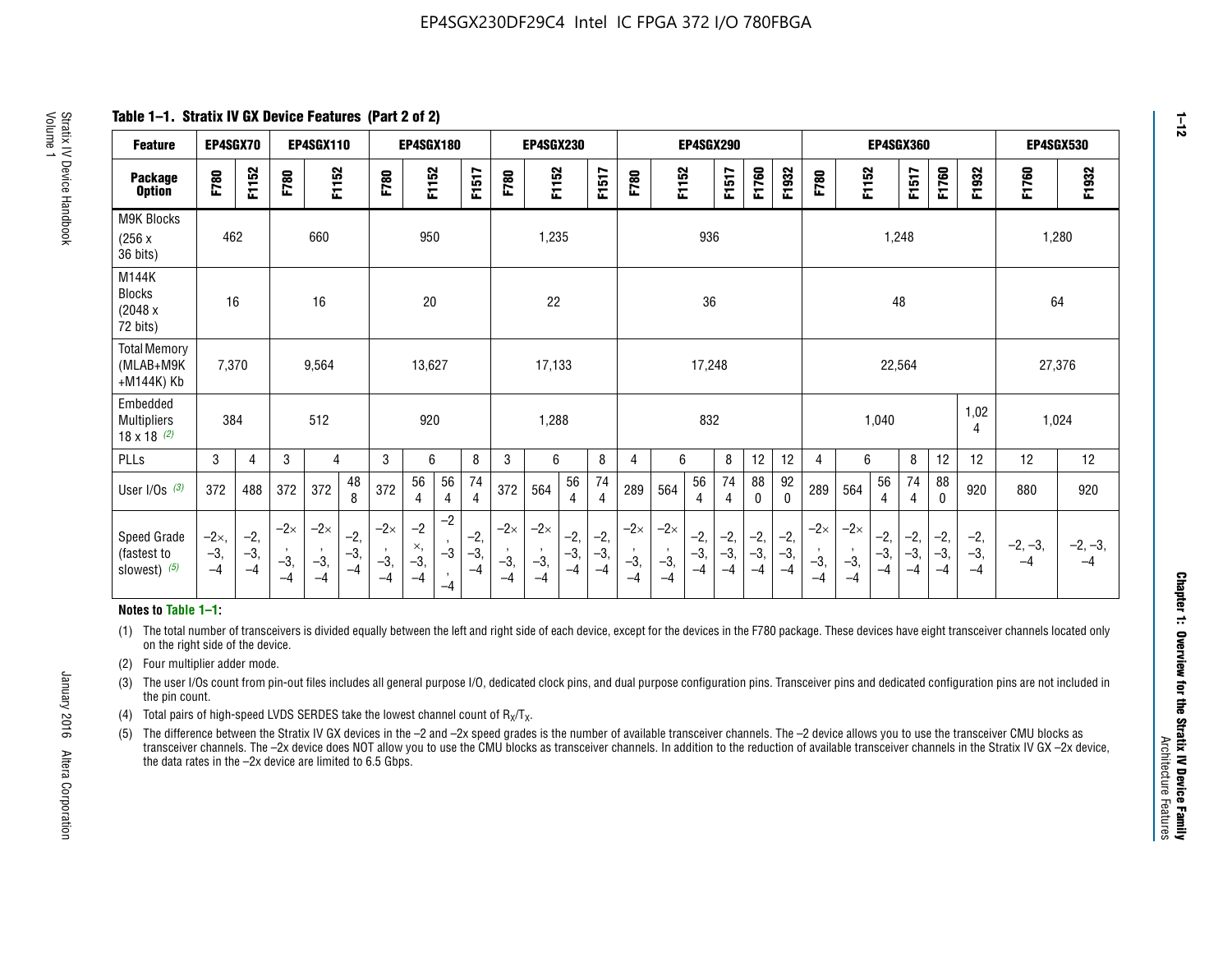Table 1–2 lists the Stratix IV GX device package options.

#### **Table 1–2. Stratix IV GX Device Package Options** *(1)***,** *(2)*

| <b>Device</b> |                  | <b>F780</b><br>(29 mm x 29 mm) $(6)$ | F1152<br>$(35 \, \text{mm} \times 35 \, \text{mm})$<br>(6) |             | F1152<br>$(35$ mm x 35 mm) $(5)$ , $(7)$ | F1517<br>(40 mm x 40 mm)<br>$(5)$ $(7)$ | F1760<br>$(42.5 \text{ mm} \times 42.5 \text{ mm})$<br>‴ | F1932<br>$(45 \, \text{mm} \times 45 \, \text{mm})$<br>$\boldsymbol{U}$ |
|---------------|------------------|--------------------------------------|------------------------------------------------------------|-------------|------------------------------------------|-----------------------------------------|----------------------------------------------------------|-------------------------------------------------------------------------|
| EP4SGX70      | DF <sub>29</sub> |                                      |                                                            | <b>HF35</b> |                                          |                                         |                                                          |                                                                         |
| EP4SGX110     | <b>DF29</b>      |                                      | <b>FF35</b>                                                | <b>HF35</b> |                                          |                                         |                                                          |                                                                         |
| EP4SGX180     | <b>DF29</b>      |                                      | FF35                                                       |             | <b>HF35</b>                              | KF40                                    |                                                          |                                                                         |
| EP4SGX230     | <b>DF29</b>      |                                      | FF35                                                       |             | <b>HF35</b>                              | KF40                                    |                                                          |                                                                         |
| EP4SGX290     |                  | FH29 $(3)$                           | <b>FF35</b>                                                |             | <b>HF35</b>                              | KF40                                    | KF43                                                     | <b>NF45</b>                                                             |
| EP4SGX360     |                  | FH29 $(3)$                           | FF35                                                       |             | <b>HF35</b>                              | KF40                                    | KF43                                                     | <b>NF45</b>                                                             |
| EP4SGX530     |                  |                                      |                                                            |             | HH35 $(4)$                               | KH40 (4)                                | KF43                                                     | <b>NF45</b>                                                             |

#### **Notes to Table 1–2:**

(1) Device packages in the same column and marked under the same arrow sign have vertical migration capability.

(2) Use the Pin Migration Viewer in the Pin Planner to verify the pin migration compatibility when migrating devices. For more information, refer to *[I/O Management](http://www.altera.com/literature/hb/qts/qts_qii52013.pdf)* in the *Quartus II Handbook, Volume 2*.

(3) The 780-pin EP4SGX290 and EP4SGX360 devices are available only in 33 mm x 33 mm Hybrid flip chip package.

(4) The 1152-pin and 1517-pin EP4SGX530 devices are available only in 42.5 mm x 42.5 mm Hybrid flip chip packages.

(5) When migrating between hybrid and flip chip packages, there is an additional keep-out area. For more information, refer to the *[Package Information Datasheet for Altera Devices](http://www.altera.com/literature/ds/dspkg.pdf)*.

(6) Devices listed in this column are available in –2x, –3, and –4 speed grades. These devices do not have on-package decoupling capacitors.

(7) Devices listed in this column are available in –2, –3, and –4 speed grades. These devices have on-package decoupling capacitors. For more information about on-package decoupling capacitor value in each device, refer to Table 1–3.

 $\mathbb{L}$ s On-package decoupling reduces the need for on-board or PCB decoupling capacitors by satisfying the transient current requirements at higher frequencies. The *[Power Delivery Network](http://www.altera.com/literature/ug/pdn_tool_stxiv.zip)* design tool for Stratix IV devices accounts for the on-package decoupling and reflects the reduced requirements for PCB decoupling capacitors.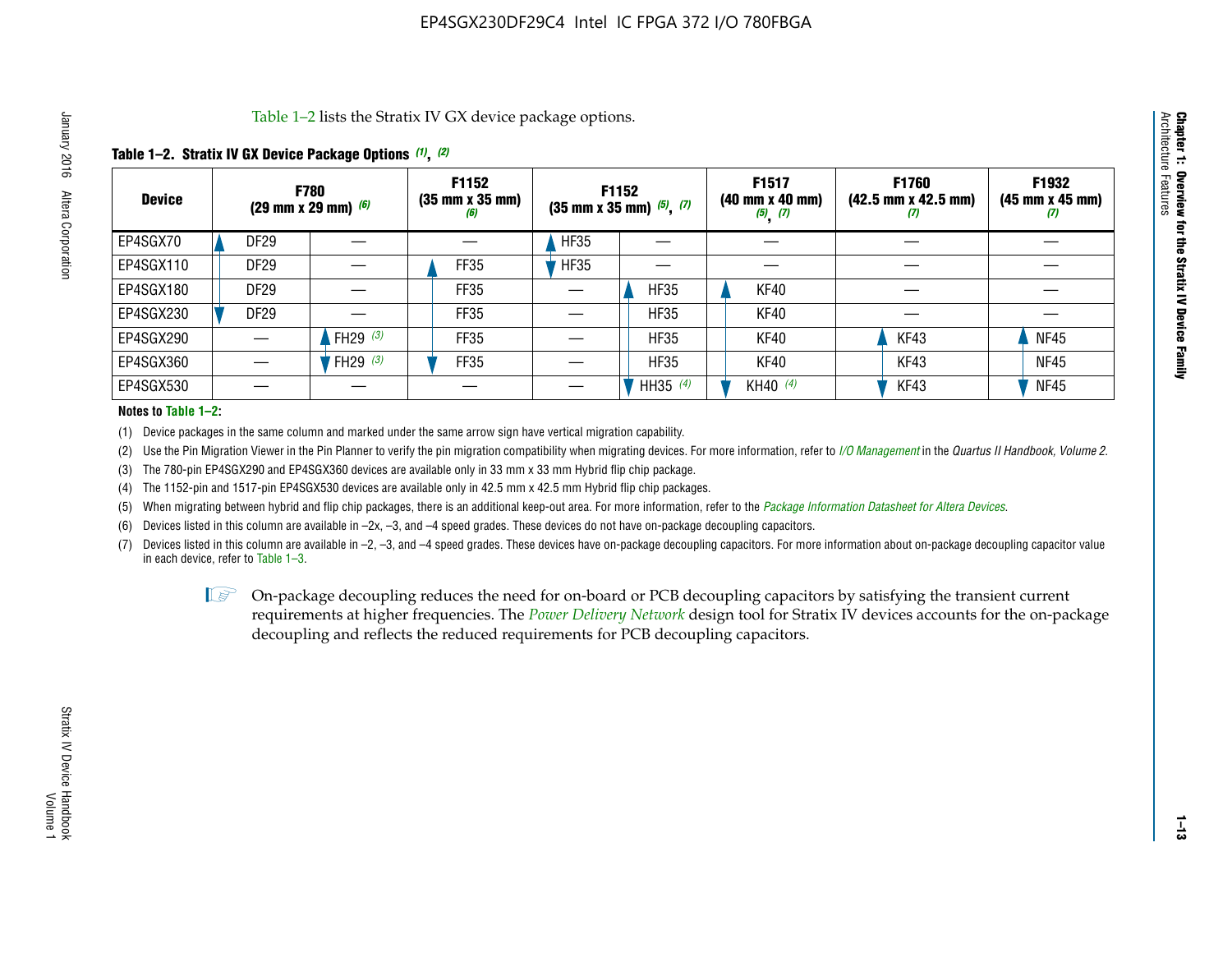|  |  | Table 1-3. Stratix IV GX Device On-Package Decoupling Information (1) |  |  |
|--|--|-----------------------------------------------------------------------|--|--|
|--|--|-----------------------------------------------------------------------|--|--|

| <b>Ordering Information</b> |                            | <b>V<sub>cc</sub></b>               | V <sub>ccio</sub>    | V <sub>CCL GXB</sub>         | V <sub>CCA_L/R</sub> | V <sub>CCT</sub> and V <sub>CCR</sub> (Shared)   |
|-----------------------------|----------------------------|-------------------------------------|----------------------|------------------------------|----------------------|--------------------------------------------------|
| EP4SGX70                    | <b>HF35</b>                | $2\times1$ uF + $2\times470$ nF     | 10nF per bank $(2)$  | 100nF per transceiver block  | 100 <sub>n</sub> F   | $1 \times 470$ nF + $1 \times 47$ nF per side    |
| EP4SGX110                   | <b>HF35</b>                | $2\times1$ uF + $2\times470$ nF     | 10nF per bank $(2)$  | 100nF per transceiver block  | 100 <sub>n</sub> F   | $1\times470$ nF + $1\times47$ nF per side        |
| EP4SGX180                   | <b>HF35</b><br>KF40        | $2\times1$ uF + $2\times470$ nF     | 10nF per bank $(2)$  | 100nF per transceiver block  | 100 <sub>n</sub> F   | $1 \times 470$ nF + $1 \times 47$ nF per side    |
| EP4SGX230                   | <b>HF35</b><br>KF40        | $2 \times 1$ uF + $2 \times 470$ nF | 10 nF per bank $(2)$ | 100 nF per transceiver block | 100 nF               | $1 \times 470$ nF + $1 \times 47$ nF<br>per side |
|                             | <b>HF35</b><br><b>KF40</b> |                                     |                      |                              |                      | $1 \times 470$ nF + $1 \times 47$ nF             |
| EP4SGX290                   | KF43<br><b>NF45</b>        | $4 \times 1$ uF + $4 \times 470$ nF | 10 nF per bank $(2)$ | 100 nF per transceiver block | 100nF                | per side                                         |
|                             | <b>HF35</b><br>KF40        |                                     |                      |                              |                      | $1 \times 470$ nF + $1 \times 47$ nF             |
| EP4SGX360                   | KF43<br><b>NF45</b>        | $4 \times 1$ uF + $4 \times 470$ nF | 10 nF per bank $(2)$ | 100 nF per transceiver block | 100 nF               | per side                                         |
|                             | <b>HH35</b>                |                                     |                      |                              |                      |                                                  |
| EP4SGX530                   | <b>KH40</b><br>KF43        | $4 \times 1$ uF + $4 \times 470$ nF | 10 nF per bank $(2)$ | 100 nF per transceiver block | 100 nF               | $1 \times 470$ nF + $1 \times 47$ nF<br>per side |
|                             | <b>NF45</b>                |                                     |                      |                              |                      |                                                  |

**Notes to Table 1–3:**

(1) Table 1-3 refers to production devices on-package decoupling. For more information about decoupling design of engineering sample (ES) devices, contact [Altera Technical Support](http://mysupport.altera.com/eservice/login.asp).

(2) For I/O banks  $3(*)$ ,  $4(*)$ ,  $7(*)$ , and  $8(*)$  only. There is no OPD for I/O bank  $1(*)$ ,  $2(*)$ ,  $5(*)$ , and  $6(*)$ .

**1–14**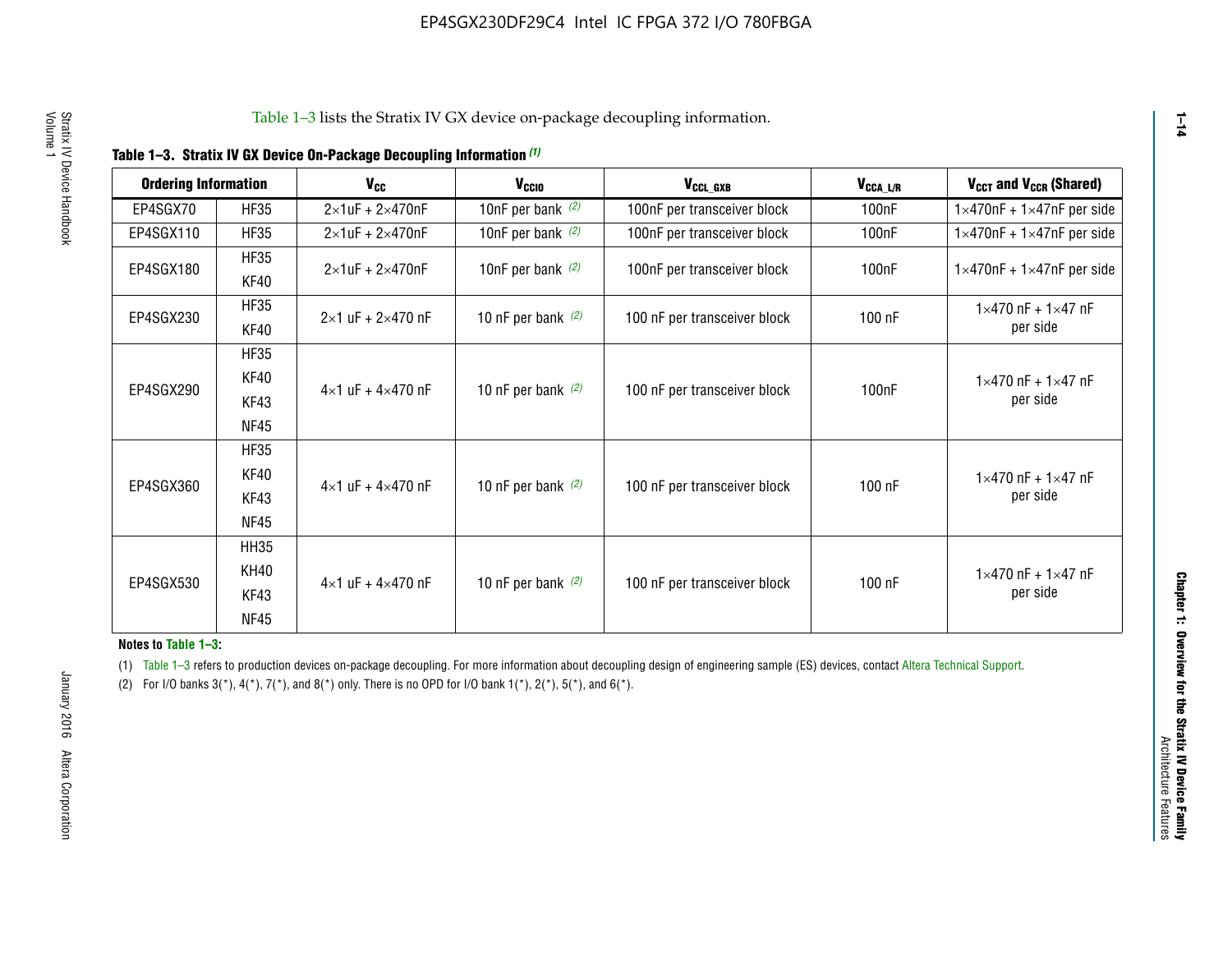#### Table 1–4 lists the Stratix IV E device features.

#### **Table 1–4. Stratix IV E Device Features**

| <b>Feature</b>                                      | <b>EP4SE230</b> |     | <b>EP4SE360</b>                        |              | <b>EP4SE530</b> |              |          | <b>EP4SE820</b> |            |
|-----------------------------------------------------|-----------------|-----|----------------------------------------|--------------|-----------------|--------------|----------|-----------------|------------|
| Package Pin Count                                   | 780             | 780 | 1152                                   | 1152         | 1517            | 1760         | 1152     | 1517            | 1760       |
| ALMs                                                | 91,200          |     | 141,440                                |              | 212,480         |              |          | 325,220         |            |
| LEs                                                 | 228,000         |     | 353,600                                |              | 531,200         |              |          | 813,050         |            |
| High-Speed LVDS<br>SERDES (up to<br>1.6 Gbps) $(1)$ | 56              | 56  | 88                                     | 88           | 112             | 112          | 88       | 112             | 132        |
| SPI-4.2 Links                                       | 3               | 3   | 4                                      | 4            |                 | 6            | 4        | 6               | 6          |
| <b>M9K Blocks</b><br>(256 x 36 bits)                | 1,235           |     | 1,248                                  |              | 1,280           |              |          | 1610            |            |
| M144K Blocks<br>(2048 x 72 bits)                    | 22              |     | 48                                     |              | 64              |              |          | 60              |            |
| <b>Total Memory</b><br>$(MLAB+M9K+$<br>M144K) Kb    | 17,133          |     | 22,564                                 |              | 27,376          |              |          | 33,294          |            |
| <b>Embedded Multipliers</b><br>$(18 \times 18)$ (2) | 1,288           |     | 1,040                                  |              | 1,024           |              |          | 960             |            |
| PLLs                                                | 4               | 4   | 8                                      | 8            | 12              | 12           | 8        | 12              | 12         |
| User I/Os $(3)$                                     | 488             | 488 | 744                                    | 744          | 976             | 976          | 744(4)   | 976 (4)         | 1120 $(4)$ |
| Speed Grade<br>(fastest to slowest)                 |                 |     | $-2, -3, -4$ $-2, -3, -4$ $-2, -3, -4$ | $-2, -3, -4$ | $-2, -3, -4$    | $-2, -3, -4$ | $-3, -4$ | $-3, -4$        | $-3, -4$   |

#### **Notes to Table 1–4:**

(1) The user I/O count from the pin-out files include all general purpose I/Os, dedicated clock pins, and dual purpose configuration pins. Transceiver pins and dedicated configuration pins are not included in the pin count.

(2) Four multiplier adder mode.

(3) Total pairs of high-speed LVDS SERDES take the lowest channel count of  $R_X/T_X$ .

(4) This data is preliminary.

**Chapter 1: Overview for the Stratix IV Device Family**

**Chapter 1: Overview for the Stratix IV Device Family**<br>Architecture Faatures

Architecture Features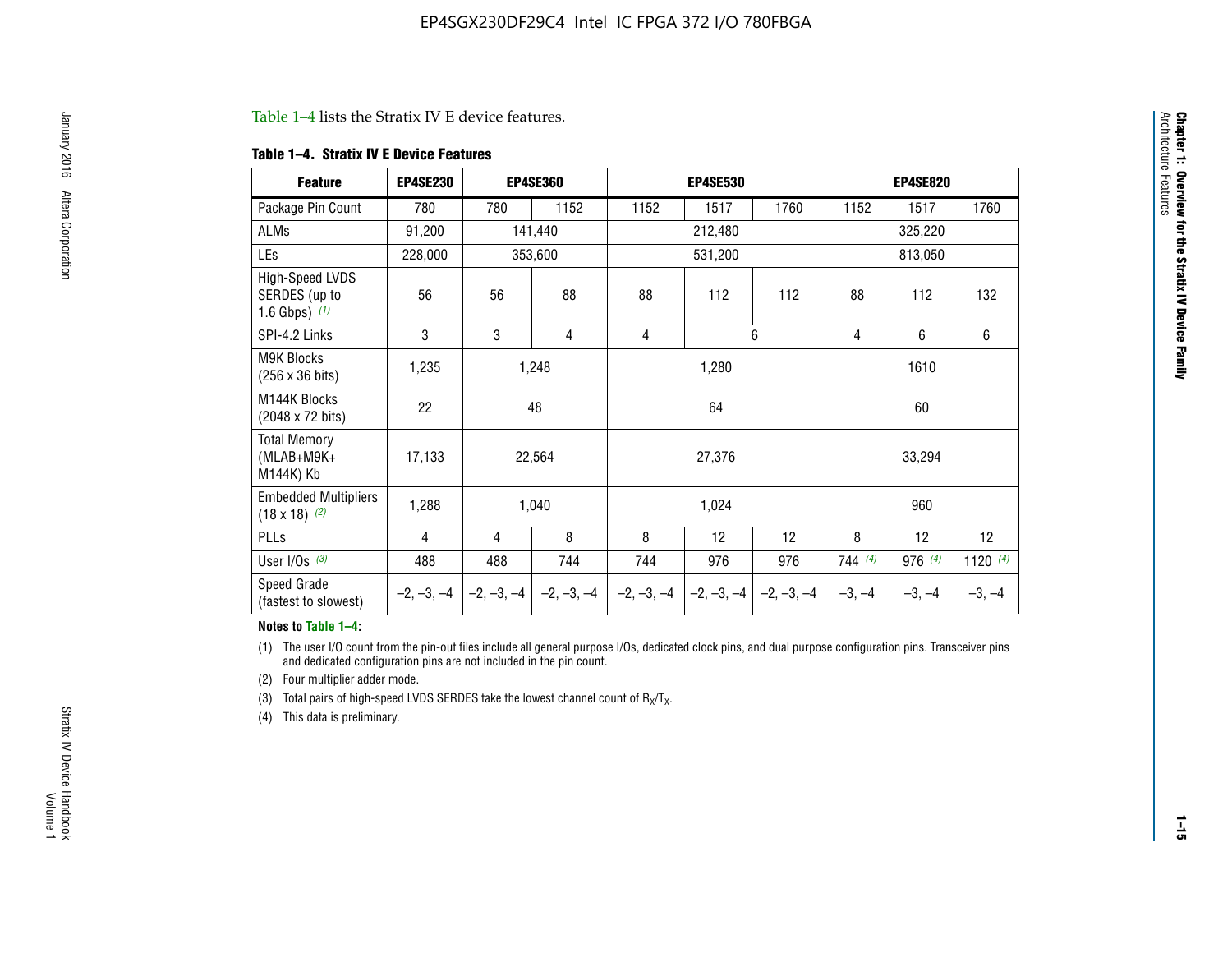Table 1–5 summarizes the Stratix IV E device package options.

| <b>Device</b> | <b>F780</b><br>$(29 \text{ mm} \times 29 \text{ mm})$ $(5)$ , $(6)$ | F1152<br>$(35 \text{ mm} \times 35 \text{ mm})$ $(5)$ , $(7)$ | F <sub>1517</sub><br>$(40 \text{ mm} \times 40 \text{ mm})$ (7) | <b>F1760</b><br>$(42.5$ mm x 42.5 mm) $(7)$ |
|---------------|---------------------------------------------------------------------|---------------------------------------------------------------|-----------------------------------------------------------------|---------------------------------------------|
| EP4SE230      | F29                                                                 |                                                               |                                                                 |                                             |
| EP4SE360      | H <sub>29</sub> $(3)$                                               | F35                                                           |                                                                 |                                             |
| EP4SE530      |                                                                     | H35 $(4)$                                                     | H40 $(4)$                                                       | F43                                         |
| EP4SE820      |                                                                     | H35 $(4)$                                                     | H40 $(4)$                                                       | F43                                         |

**Table 1–5. Stratix IV E Device Package Options** *(1)***,** *(2)*

#### **Notes to Table 1–5:**

(1) Device packages in the same column and marked under the same arrow sign have vertical migration capability.

(2) Use the Pin Migration Viewer in the Pin Planner to verify the pin migration compatibility when migrating devices. For more information, refer to *[I/O Management](http://www.altera.com/literature/hb/qts/qts_qii52013.pdf)* in the *Quartus II Handbook, Volume 2*.

(3) The 780-pin EP4SE360 device is available only in the 33 mm x 33 mm Hybrid flip chip package.

(4) The 1152-pin and 1517-pin for EP4SE530 and EP4SE820 devices are available only in the 42.5 mm x 42.5 mm Hybrid flip chip package.

(5) When migrating between hybrid and flip chip packages, there is an additional keep-out area. For more information, refer to the *[Package](http://www.altera.com/literature/ds/dspkg.pdf)  [Information Datasheet for Altera Devices](http://www.altera.com/literature/ds/dspkg.pdf)*.

(6) Devices listed in this column do not have on-package decoupling capacitors.

(7) Devices listed in this column have on-package decoupling capacitors. For more information about on-package decoupling capacitor value for each device, refer to Table 1–6.

Table 1–6 lists the Stratix IV E on-package decoupling information.

| Table 1–6. Stratix IV E Device On-Package Decoupling Information (1) |  |  |  |  |  |
|----------------------------------------------------------------------|--|--|--|--|--|
|----------------------------------------------------------------------|--|--|--|--|--|

|          | <b>Ordering Information</b> | <b>V<sub>cc</sub></b>               | <b>V<sub>CCIO</sub></b> |
|----------|-----------------------------|-------------------------------------|-------------------------|
| EP4SE360 | F35                         | $4 \times 1$ uF + $4 \times 470$ nF | 10 nF per bank          |
|          | H <sub>35</sub>             |                                     |                         |
| EP4SE530 | H40                         | $4 \times 1$ uF + $4 \times 470$ nF | 10 nF per bank          |
|          | F43                         |                                     |                         |
|          | H <sub>35</sub>             |                                     |                         |
| EP4SE820 | H40                         | $4 \times 1$ uF + $4 \times 470$ nF | 10 nF per bank          |
|          | F43                         |                                     |                         |

**Note to Table 1–6:**

(1) Table 1–6 refers to production devices on-package decoupling. For more information about decoupling design of engineering sample (ES) devices, contact [Altera Technical Support](http://mysupport.altera.com/eservice/login.asp).

Table 1–7 lists the Stratix IV GT device features.

| <b>Feature</b>                       | <b>EP4S40G2</b> | <b>EP4S40G5</b> | <b>EP4S100G2</b> | <b>EP4S100G3</b> | <b>EP4S100G4</b> | <b>EP4S100G5</b> |         |
|--------------------------------------|-----------------|-----------------|------------------|------------------|------------------|------------------|---------|
| Package Pin Count                    | 1517            | 1517            | 1517             | 1932             | 1932             | 1517             | 1932    |
| <b>ALMs</b>                          | 91,200          | 212,480         | 91,200           | 116,480          | 141,440          |                  | 212.480 |
| LEs                                  | 228,000         | 531,200         | 228,000          | 291,200          | 353,600          |                  | 531,200 |
| <b>Total Transceiver</b><br>Channels | 36              | 36              | 36               | 48               | 48               | 36               | 48      |

**Table 1–7. Stratix IV GT Device Features (Part 1 of 2)**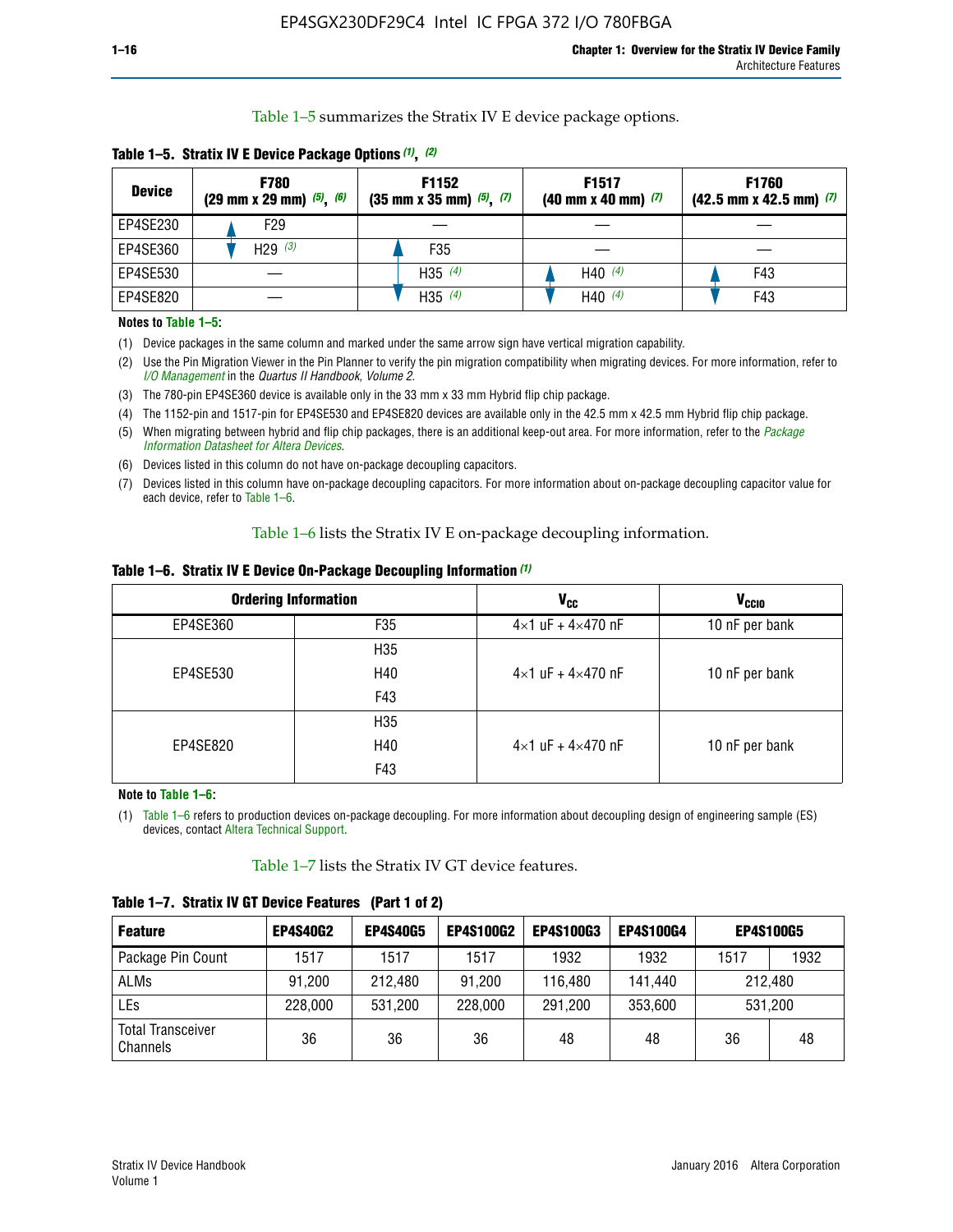#### **Table 1–7. Stratix IV GT Device Features (Part 2 of 2)**

| <b>Feature</b>                                                              | <b>EP4S40G2</b> | <b>EP4S40G5</b> | <b>EP4S100G2</b> | <b>EP4S100G3</b> | <b>EP4S100G4</b> | <b>EP4S100G5</b> |                           |
|-----------------------------------------------------------------------------|-----------------|-----------------|------------------|------------------|------------------|------------------|---------------------------|
| 10G Transceiver<br>Channels<br>(600 Mbps - 11.3 Gbps<br>with PMA + PCS)     | 12              | 12              | 24               | 24               | 24               | 24               | 32                        |
| 8G Transceiver<br>Channels<br>(600 Mbps - 8.5 Gbps<br>with PMA + PCS) $(1)$ | 12              | 12              | $\pmb{0}$        | 8                | 8                | $\mathbf 0$      | 0                         |
| PMA-only CMU<br>Channels<br>(600 Mbps- 6.5 Gbps)                            | 12              | 12              | 12               | 16               | 16               | 12               | 16                        |
| PCIe hard IP Blocks                                                         | $\overline{2}$  | $\overline{2}$  | $\overline{2}$   | $\overline{4}$   | $\overline{4}$   | $\overline{2}$   | $\overline{4}$            |
| <b>High-Speed LVDS</b><br><b>SERDES</b><br>(up to 1.6 Gbps) $(2)$           | 46              | 46              | 46               | 47               | 47               | 46               | 47                        |
| SP1-4.2 Links                                                               | $\overline{2}$  | $\overline{2}$  | $\overline{2}$   | $\overline{2}$   | $\overline{2}$   | $\overline{2}$   | $\overline{2}$            |
| <b>M9K Blocks</b><br>(256 x 36 bits)                                        | 1,235           | 1,280           | 1,235            | 936              | 1,248            |                  | 1,280                     |
| M144K Blocks<br>(2048 x 72 bits)                                            | 22              | 64              | 22               | 36               | 48               |                  | 64                        |
| Total Memory (MLAB +<br>M9K + M144K) Kb                                     | 17,133          | 27,376          | 17,133           | 17,248           | 22,564           |                  | 27,376                    |
| <b>Embedded Multipliers</b><br>$18 \times 18^{(3)}$                         | 1,288           | 1,024           | 1,288            | 832              | 1,024            |                  | 1,024                     |
| PLLs                                                                        | 8               | 8               | 8                | 12               | 12               | 8                | 12                        |
| User I/Os $(4)$ , $(5)$                                                     | 654             | 654             | 654              | 781              | 781              | 654              | 781                       |
| Speed Grade<br>(fastest to slowest)                                         | $-1, -2, -3$    | $-1, -2, -3$    | $-1, -2, -3$     | $-1, -2, -3$     | $-1, -2, -3$     |                  | $-1, -2, -3$ $-1, -2, -3$ |

**Notes to Table 1–7:**

(1) You can configure all 10G transceiver channels as 8G transceiver channels. For example, the EP4S40G2F40 device has twenty-four 8G transceiver channels and the EP4S100G5F45 device has thirty-two 8G transceiver channels.

(2) Total pairs of high-speed LVDS SERDES take the lowest channel count of  $R_X/T_X$ .

(3) Four multiplier adder mode.

(4) The user I/O count from the pin-out files include all general purpose I/Os, dedicated clock pins, and dual purpose configuration pins. Transceiver pins and dedicated configuration pins are not included in the pin count.

(5) This data is preliminary.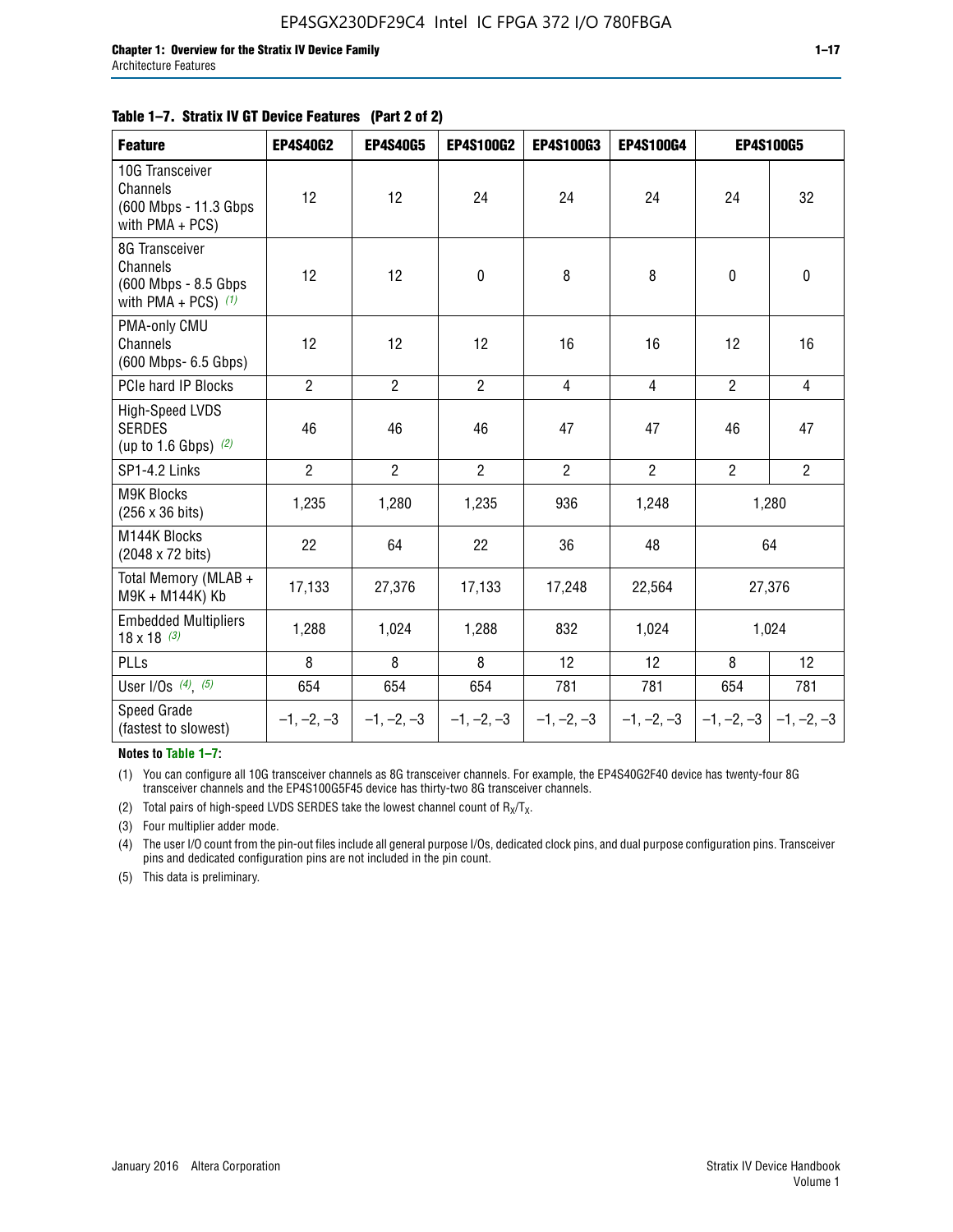Table 1–8 lists the resource counts for the Stratix IV GT devices.

| <b>Device</b>                      | <b>1517 Pin</b><br><b>1932 Pin</b><br>$(40 \text{ mm} \times 40 \text{ mm})$ (3)<br>(45 mm x 45 mm) |     |  |
|------------------------------------|-----------------------------------------------------------------------------------------------------|-----|--|
| <b>Stratix IV GT 40 G Devices</b>  |                                                                                                     |     |  |
| EP4S40G2                           | F40                                                                                                 |     |  |
| EP4S40G5                           | H40 $(4)$ , $(5)$                                                                                   |     |  |
| <b>Stratix IV GT 100 G Devices</b> |                                                                                                     |     |  |
| EP4S100G2                          | F40                                                                                                 |     |  |
| EP4S100G3                          |                                                                                                     | F45 |  |
| EP4S100G4                          |                                                                                                     | F45 |  |
| EP4S100G5                          | H40 $(4)$ , $(5)$                                                                                   | F45 |  |

#### **Notes to Table 1–8:**

(1) This table represents pin compatability; however, it does not include hard IP block placement compatability.

- (2) Devices under the same arrow sign have vertical migration capability.
- (3) When migrating between hybrid and flip chip packages, there is an additional keep-out area. For more information, refer to the *[Altera Device Package Information Data Sheet](http://www.altera.com/literature/ds/dspkg.pdf)*.
- (4) EP4S40G5 and EP4S100G5 devices with 1517 pin-count are only available in 42.5-mm x 42.5-mm Hybrid flip chip packages.
- (5) If you are using the hard IP block, migration is not possible.

Table 1–9 lists the Stratix IV GT on-package decoupling information.

**Table 1–9. Stratix IV GT Device On-Package Decoupling Information** *(1)*

| <b>Ordering</b><br><b>Information</b> | Vcc                                 | <b>V<sub>CCIO</sub></b> | V <sub>CCL GXB</sub>            | V <sub>CCA L/R</sub> | V <sub>CCT L/R</sub> | $V_{CCR\_L/R}$ |
|---------------------------------------|-------------------------------------|-------------------------|---------------------------------|----------------------|----------------------|----------------|
| EP4S40G2F40                           | $2 \times 1$ uF + $2 \times 470$ nF | 10 nF per bank $(2)$    | 100 nF per<br>transceiver block | $100$ nF             | $100$ nF             | 100 nF         |
| EP4S100G2F40                          |                                     |                         |                                 |                      |                      |                |
| EP4S100G3F45                          |                                     | 10 nF per bank $(2)$    | 100 nF per<br>transceiver block | $100$ nF             | $100$ nF             | $100$ nF       |
| EP4S100G4F45                          |                                     |                         |                                 |                      |                      |                |
| EP4S40G5H40                           | $4\times1$ uF + $4\times470$ nF     |                         |                                 |                      |                      |                |
| EP4S100G5H40                          |                                     |                         |                                 |                      |                      |                |
| EP4S100G5F45                          |                                     |                         |                                 |                      |                      |                |

**Notes to Table 1–9:**

(1) Table 1–9 refers to production devices on-package decoupling. For more information about decoupling design of engineering sample (ES) devices, contact [Altera Technical Support](http://mysupport.altera.com/eservice/login.asp).

(2) For I/O banks  $3(*)$ ,  $4(*)$ ,  $7(*)$ , and  $8(*)$  only. There is no OPD for I/O bank  $1(*)$ ,  $2(*)$ ,  $5(*)$ , and  $6(*)$ .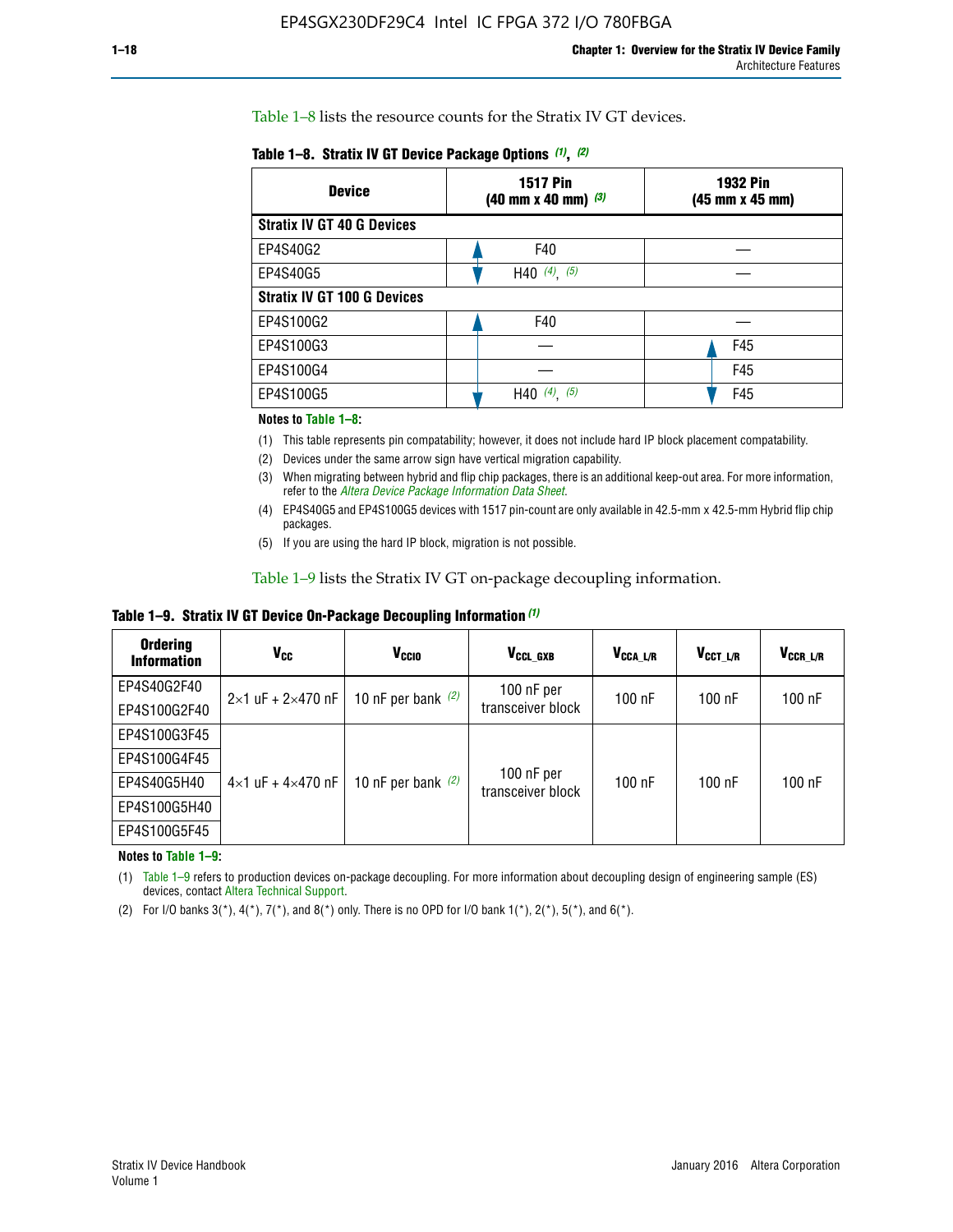# **Integrated Software Platform**

The Quartus II software provides an integrated environment for HDL and schematic design entry, compilation and logic synthesis, full simulation and advanced timing analysis, SignalTap II Logic Analyzer, and device configuration of Stratix IV designs. The Quartus II software provides the MegaWizard<sup> $M$ </sup> Plug-In Manager user interface to generate different functional blocks, such as memory, PLL, and digital signal processing logic. For transceivers, the Quartus II software provides the ALTGX MegaWizard Plug-In Manager interface that guides you through configuration of the transceiver based on your application requirements.

The Stratix IV GX and GT transceivers allow you to implement low-power and reliable high-speed serial interface applications with its fully reconfigurable hardware, optimal signal integrity, and integrated Quartus II software platform.

For more information about the QuarJanuary2016tus II software features, refer to the *[Quartus II Handbook](http://www.altera.com/literature/lit-qts.jsp)*.

# **Ordering Information**

This section describes the Stratix IV E, GT, and GX devices ordering information. Figure 1–4 shows the ordering codes for Stratix IV GX and E devices.



#### **Figure 1–4. Stratix IV GX and E Device Packaging Ordering Information**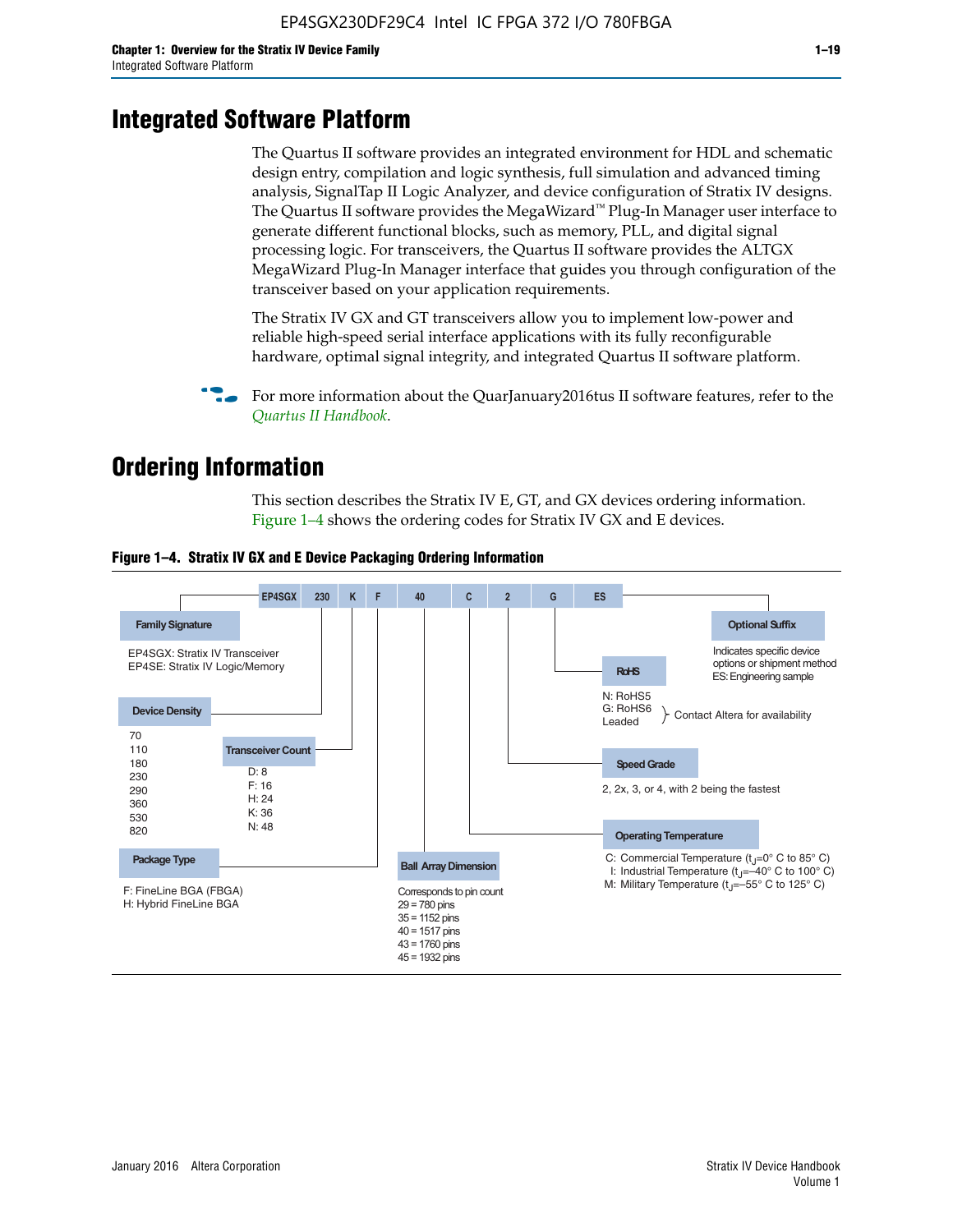Figure 1–5 shows the ordering codes for Stratix IV GT devices.





# **Document Revision History**

Table 1–10 lists the revision history for this chapter.

| Table 1–10. Document Revision History (Part 1 of 2) |  |  |  |  |  |
|-----------------------------------------------------|--|--|--|--|--|
|-----------------------------------------------------|--|--|--|--|--|

| <b>Date</b>       | <b>Version</b> | <b>Changes</b>                                              |
|-------------------|----------------|-------------------------------------------------------------|
| January 2016      | 3.5            | ■ Updated Figure 1–4 with new RoHS information              |
| September 2012    | 3.4            | ■ Updated Table 1–1 to close FB $#30986$ .                  |
|                   |                | Updated Table $1-2$ and Table $1-5$ to close FB $\#31127$ . |
| June 2011         | 3.3            | $\blacksquare$ Added military temperature to Figure 1–4.    |
| February 2011     |                | ■ Updated Table 1–7 and Table 1–8.                          |
|                   | 3.2            | $\blacksquare$ Applied new template.                        |
|                   |                | Minor text edits.                                           |
|                   |                | <b>Updated Table 1–1, Table 1–2, and Table 1–7.</b>         |
| <b>March 2010</b> |                | <b>U</b> Updated Figure 1–3.                                |
|                   | 3.1            | ■ Updated the "Stratix IV GT Devices" section.              |
|                   |                | Added two new references to the Introduction section.       |
|                   |                | Minor text edits.                                           |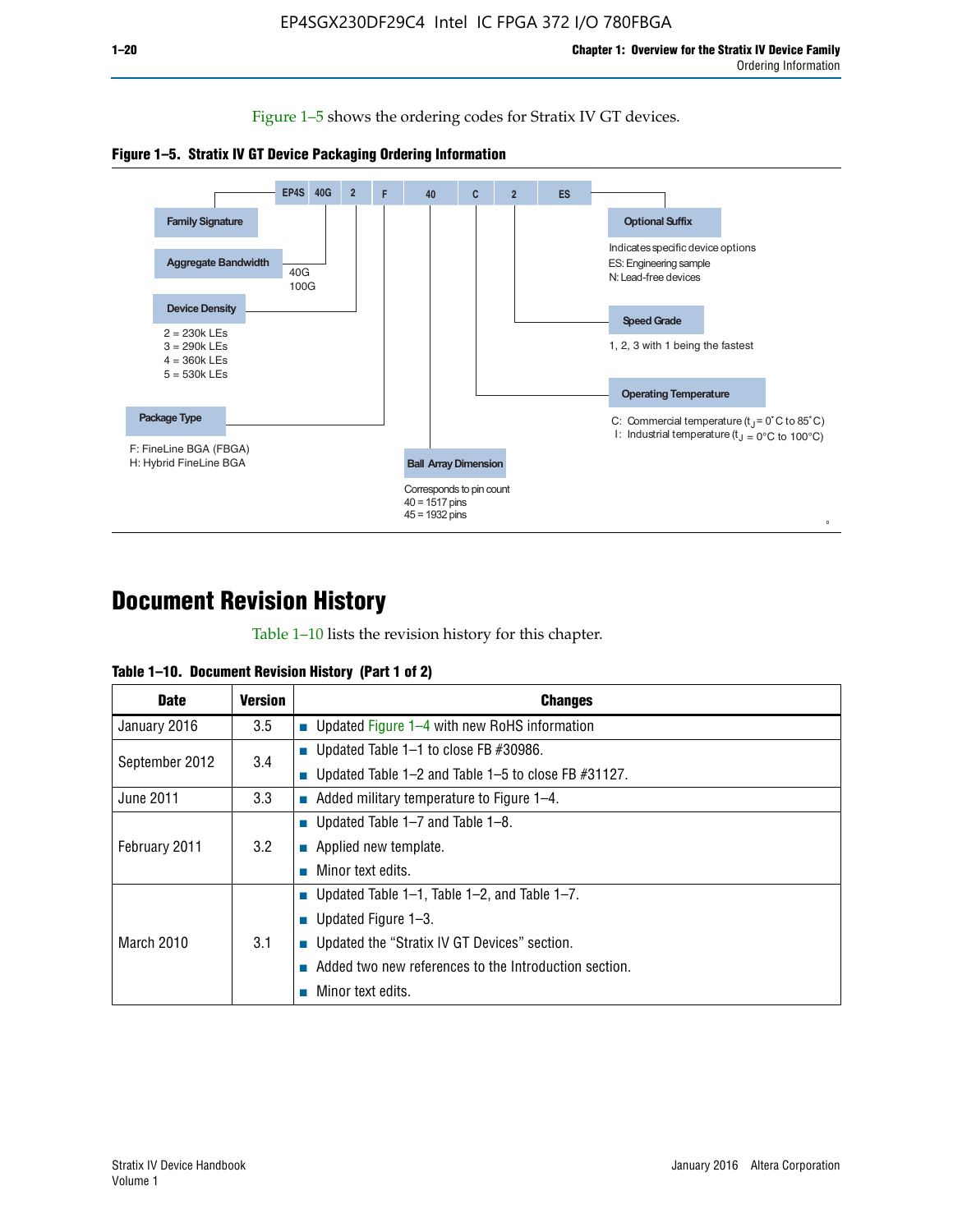## **Table 1–10. Document Revision History (Part 2 of 2)**

| <b>Date</b>      | <b>Version</b> | <b>Changes</b>                                                                                                                                                                                                                                                                    |  |  |
|------------------|----------------|-----------------------------------------------------------------------------------------------------------------------------------------------------------------------------------------------------------------------------------------------------------------------------------|--|--|
|                  |                | ■ Updated the "Stratix IV Device Family Overview", "Feature Summary", "Stratix IV GT<br>Devices", "High-Speed Transceiver Features", "FPGA Fabric and I/O Features", "Highest<br>Aggregate Data Bandwidth", "System Integration", and "Integrated Software Platform"<br>sections. |  |  |
| November 2009    | 3.0            | $\blacksquare$ Added Table 1-3, Table 1-6, and Table 1-9.                                                                                                                                                                                                                         |  |  |
|                  |                | $\blacksquare$ Updated Table 1-1, Table 1-2, Table 1-4, Table 1-5, Table 1-7, and Table 1-8.                                                                                                                                                                                      |  |  |
|                  |                | ■ Updated Figure 1–3, Figure 1–4, and Figure 1–5.                                                                                                                                                                                                                                 |  |  |
|                  |                | $\blacksquare$ Minor text edits.                                                                                                                                                                                                                                                  |  |  |
| <b>June 2009</b> | 2.4            | $\blacksquare$ Updated Table 1-1.                                                                                                                                                                                                                                                 |  |  |
|                  |                | Minor text edits.                                                                                                                                                                                                                                                                 |  |  |
|                  |                | $\blacksquare$ Added Table 1–5, Table 1–6, and Figure 1–3.                                                                                                                                                                                                                        |  |  |
|                  |                | $\blacksquare$ Updated Figure 1-5.                                                                                                                                                                                                                                                |  |  |
| April 2009       | 2.3            | Updated Table $1-1$ , Table $1-2$ , Table $1-3$ , and Table $1-4$ .                                                                                                                                                                                                               |  |  |
|                  |                | ■ Updated "Introduction", "Feature Summary", "Stratix IV GX Devices", "Stratix IV GT<br>Devices", "Architecture Features", and "FPGA Fabric and I/O Features"                                                                                                                     |  |  |
|                  | 2.2            | ■ Updated "Feature Summary", "Stratix IV GX Devices", "Stratix IV E Device", "Stratix IV<br>GT Devices", "Signal Integrity"                                                                                                                                                       |  |  |
| March 2009       |                | Removed Tables 1-5 and 1-6                                                                                                                                                                                                                                                        |  |  |
|                  |                | Updated Figure 1-4                                                                                                                                                                                                                                                                |  |  |
|                  |                | ■ Updated "Introduction", "Feature Summary", "Stratix IV Device Diagnostic Features",<br>"Signal Integrity", "Clock Networks", "High-Speed Differential I/O with DPA and Soft-<br>CDR", "System Integration", and "Ordering Information" sections.                                |  |  |
|                  |                | Added "Stratix IV GT 100G Devices" and "Stratix IV GT 100G Transceiver Bandwidth"<br>sections.                                                                                                                                                                                    |  |  |
| March 2009       | 2.1            | <b>Updated Table 1–1, Table 1–2, Table 1–3, and Table 1–4.</b>                                                                                                                                                                                                                    |  |  |
|                  |                | $\blacksquare$ Added Table 1-5 and Table 1-6.                                                                                                                                                                                                                                     |  |  |
|                  |                | ■ Updated Figure $1-3$ and Figure $1-4$ .                                                                                                                                                                                                                                         |  |  |
|                  |                | $\blacksquare$ Added Figure 1-5.                                                                                                                                                                                                                                                  |  |  |
|                  |                | Removed "Referenced Documents" section.                                                                                                                                                                                                                                           |  |  |
|                  | 2.0            | Updated "Feature Summary" on page 1-1.                                                                                                                                                                                                                                            |  |  |
| November 2008    |                | ■ Updated "Stratix IV Device Diagnostic Features" on page 1-7.                                                                                                                                                                                                                    |  |  |
|                  |                | Updated "FPGA Fabric and I/O Features" on page 1-8.                                                                                                                                                                                                                               |  |  |
|                  |                | $\blacksquare$ Updated Table 1-1.                                                                                                                                                                                                                                                 |  |  |
|                  |                | Updated Table 1-2.                                                                                                                                                                                                                                                                |  |  |
|                  |                | Updated "Table 1-5 shows the total number of transceivers available in the Stratix IV GT<br>Device." on page 1-15.                                                                                                                                                                |  |  |
| <b>July 2008</b> | 1.1            | Revised "Introduction".                                                                                                                                                                                                                                                           |  |  |
| May 2008         | 1.0            | Initial release.                                                                                                                                                                                                                                                                  |  |  |